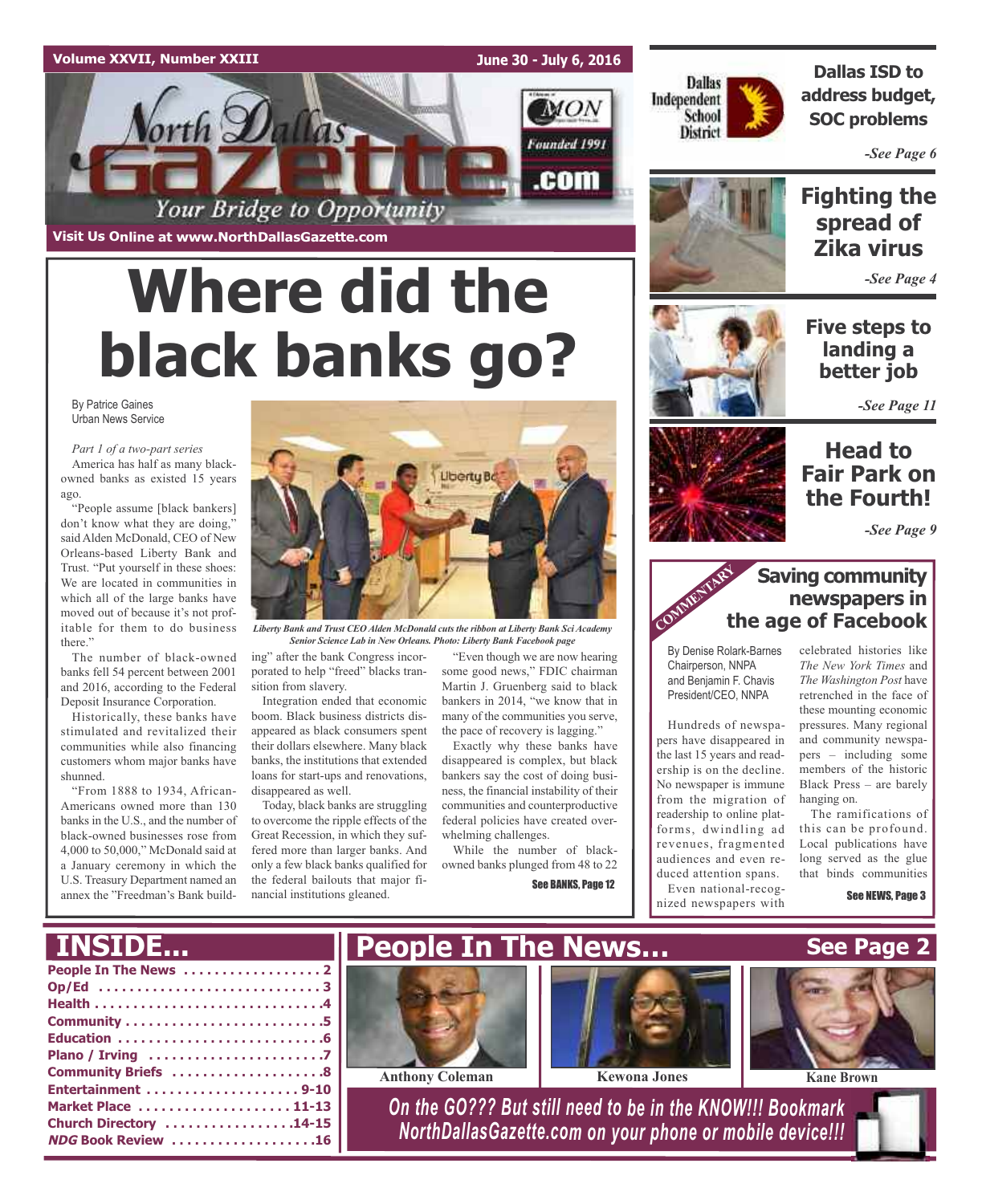#### **People in the News www.NorthDallasGazette.com**

P.E.

# **Anthony Coleman**

The North Texas Tollway Authority (NTTA) released its diversity participation numbers and for the second year in a row contract spending with disadvantaged-, minority-, or women-owned business enterprises has surpassed 30 percent.

The NTTA implemented several outreach and diversity participation strategies beginning in 2009, including the Relationships and Opportunities Advancing Diversity (ROAD) program. "Through the ROAD program NTTA has paired



31 minority- or womenowned businesses with larger prime contractors in the mentorship program," explained Anthony Coleman, NTTA Director of Business Diversity. "The

## **Kewona Jones**

Kewona Jones is a young woman full of conviction and faith.

Ranked ninth in her class, Jones has thrived in the Lincoln High School Communication/Humanities Magnet where she has written and produced multiple films and documentaries, earning awards for her efforts.

Her ability to adapt to life's hardships and her maturity gives Jones the motivation to change her world, to break the pattern, and to be a role model for her nephew. Jones will attend the University of Texas this



fall, where she has been accepted into the radio-television-film department in the College of Communication.

**Tell me a little bit about yourself and where you plan to go to college?**

NTTA diversity participation numbers are up 24 percent since the ROAD program started."

In 2008 NTTA spent \$432 million on road projects, awarding \$63 million to D/M/WBEs. Of that amount \$10 million went to D/M/WBE prime contractors. In 2015 NTTA spent a total of \$164 million dollars on contracts, awarding \$50 million to D/M/WBEs. Of that amount \$31 million went to D/M/WBE prime contractors.

increased the number of ready, willing, and able companies to compete for

mother. With that being said we've been through some hard times, which is the reason I try to stay on track to ensure that my future does not end up being a vicious cycle. Five days a week, I ride the city bus from my home in Oak Cliff to my high school in South Dallas. My dream is to become a successful filmmaker and shine a light on the place I've come from and the ex-

I'm the youngest of three raised in a single-parent home by my unemployed "The ROAD program has

projects in addition to creating a potentially larger subcontracting pool of construction services and professional services candidates," explained Anthony Coleman.

Under the ROAD program, mentors and protégés meet on a regular basis to build their strategic partnership. ROAD also has a networking component that allows all the prime contractors and sub-contractors in the program to become better acquainted through quality time at various events.

After six years the NTTA ROAD program is seeing a second generation of men-

### **help them succeed?**

I'd tell that freshman not to worry so much and to focus on what's important. Not everything matters so don't let the little things get to you.

**What teacher has had the greatest impact on your life?**

I'd have to say that I've had two teachers that impacted my life the most. Those teachers are Dr. White and Mr. Boone, my radio/television teachers. They've taught me things about the film industry that other young people my age won't know until later on in their career paths.

tors ... subcontractors that started out in the program as mentees, have now become primes and mentors to other subcontractors in the ROAD program.

EJES has moved from mentee to mentor to smaller businesses. In 2014 it became a mentor to Design Consulting Engineers (DCE) through the ROAD program.

"EJES assisted us in developing marketing strategies and business development relationships with the City of Dallas and DFW Airport projects, said DCE President Mannan Abdul,

"We provide added value to the mentoring program because of our understanding of the challenges small businesses face that larger firms are unable to address," said Edwin Jones, CEO/President of EJES.

"Since 2009, the volunteer-based Relationships and Opportunities Advancing Diversity (ROAD) program has helped build relationships between prime contractors and consultants who otherwise wouldn't have the platform to connect," concluded Anthony Coleman.

**What's your favorite memory from your time in Dallas ISD?**

My favorite memory is my group of amazing friends. Whenever I was going through some kind of challenge I can always depend on them to make me smile. It's something I'll never forget.

**What's the biggest obstacle you've overcome in your life?**

The biggest obstacle I've every overcome is when I lived in a shelter at the age 14. My mother, sister and I moved there a couple days after Christmas and stayed for about 3 months. I like to

call that the worst and best experience of my life because even though I was at my lowest point, I learned I will never be put in a situation that I can't handle.

The Communication/Humanities Magnet at Lincoln High School is located in "The Annex" which was built in front of the original LHS building in 1980. The original Lincoln High School building is a Dallas landmark, originally opened in 1939.

In addition to hosting the magnet school, Lincoln is also home to the 2016 UIL Boys 4A basketball state champions.

# **Kane Brown**

Kane Brown, one of country music's new shining stars, will headline the next "New Faces" show at The Rustic in Uptown Dallas on Wednesday, July 20.

The free show, hosted by New Country 96.3 KSCS, will start at 8 p.m. All ages are welcome.

Brown is quickly rising in the country music scene. In 2015, he released his six-song EP titled Closer. During the first week of sales, he jumped to No. 22 on the Top Country Albums chart and peaked at No. 7. He closed out last year by debuting his hit single Used to Love You Sober, which received one



million views in less than three hours and reached 11 million views two weeks later.

"Our guests have come to expect a great show when a 'New Faces' artist comes to The Rustic's stage," said Kyle Noonan, co-founder and owner of FreeRange Concepts, which operates The Rustic and other innovative restaurant concepts. "This could very well be the last time people in Dallas get to experience a concert by Kane Brown in such an intimate setting before he starts selling out bigger venues. And thanks to KSCS, the show is free!"

periences I've had.

**What one bit of advice would you give to an incoming ninth-grader to**

Guests are encouraged to arrive early at The Rustic and stop by the KSCS table to register to win great prizes and cool KSCS swag.

For more event information, please visit http://therustic.com/event/ KSCSKaneBrown/.

With its casual atmosphere, live musical acts

and unique, full-service dining experience featuring farm-fresh, homestyle dishes and a Texas-sized selection of wines, spirits and 40 beers on tap, The Rustic has carved a distinctive niche among Dallas restaurants.

The concept is the brainchild of Noonan, Josh Sepkowitz and Texas country artist Pat Green, whose love of the outdoors and live music helped bring The Rustic to life. The result is a fun and relaxing dining and concert experience from a phenomenal patio, all under the big Texas sky.

The Rustic is located at 3656 Howell Street in Dallas.

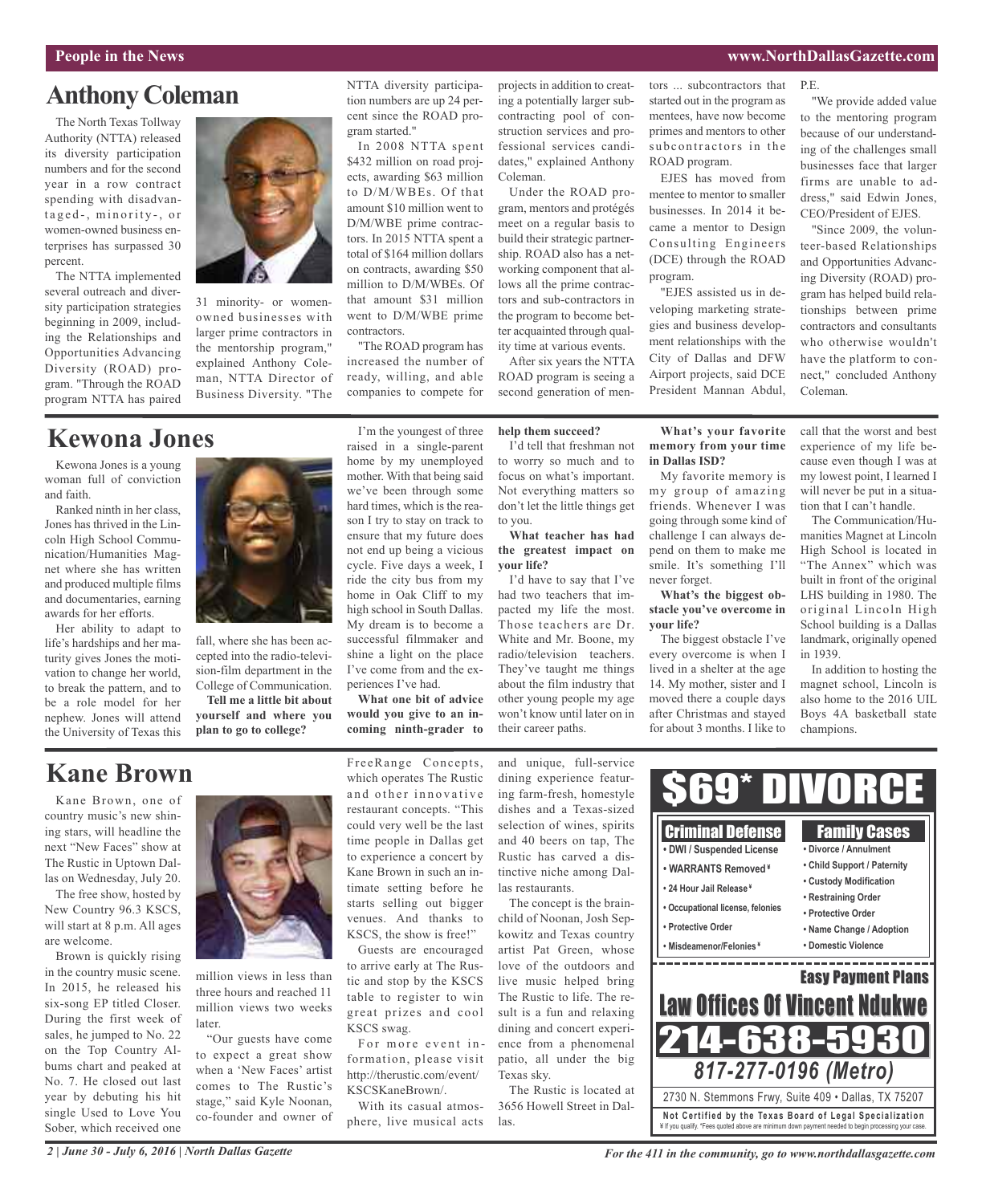## **www.NorthDallasGazette.com Op-Ed**



*North Dallas Gazette assumes no responsibility for unsolicited material and reserves the right to edit and make appropriate revisions.*

## *"Do what you say you are going to do ... when you say you are going to do it.*

**Publisher's Office:** publisher@northdallasgazette.com

**Sales Department:** marketing@northdallasgazette.com

## **Editorial Department:**

editor@northdallasgazette.com

## **Online:**

www.NorthDallasGazette.com www.twitter.com/NDGEditor www.facebook.com/NorthDallasGazette www.pinterest.com/NDallasGazette

## STAFF

**Chairman Emeritus** *Jim Bochum 1933 – 2009*

**Published By**

*Minority Opportunity News, Inc.*

**Web Master** *Todd Jones*

**Special Projects Manager** *Edward Dewayne "Preacher Boy"Gibson, Jr. James C. Allen*

#### **Community Marketing** *Nina Garcia*

## **Advisory Board:**

*John Dudley Myrtle Hightower Fred Moses Annie Dickson Cecil Starks Willie Wattley Coty Rodriguez-Anderson B. J. Williams Denise Upchurch Barbara Simpkins, ADVISORY BOARD SECRETARY*

**Religious/ Marketing Editor** *Shirley Demus Tarpley*

**Editor** *Ruth Ferguson*

#### **Contributing Writers**

*Jackie Hardy Terri Schlichenmeyer Nicole Scott Michael Watts McKenna Wierman Hope Oriabure-King*

#### **Production**

*Margaret Freelon David Wilfong*

### **Advisory Board Committees:**

*Public Relations Planning and Implementation* Cecil Starks, CHAIRPERSON

*Business Growth Referral* John Dudley, CHAIRPERSON

*Program Policy Development* Annie Dickson, CHAIRPER

*Quality Assurance* Myrtle Hightower, CHAIRPERSON Coty Rodriguez

**Congressman John Lewis is one of a kind**

By Julianne Malveaux NNPA Wire Columnist

I have always had enormous admiration for Congressman John Lewis (D-Ga.) and that admiration increased exponentially when I watched him led dozens of his congressional colleagues to sit-in on the floor of Congress to force a vote on gun control. As the supercilious Paul Ryan called for "decorum" (where is the decorum in a man walking into a nightclub with an automatic weapon and gunning 49 people down), determined Democrats disrupted proceedings in the House of Representatives. I say, "Right on!"

Congressman Lewis tweeted, "Sometimes you have to get in the way. You have to make some noise by

speaking up and speaking out against injustice & inaction." He is frustrated, as are many voters, about the fact that Congress has failed to take a position on background checks and the availability of assault weapons. House Minority Leader Nancy Pelosi (D-Calif.) is equally frustrated, saying, "Moments of silence aren't substitute for the action needed on gun violence." Republicans have attempted to deflect, suggesting that the focus should be on ISIS and terrorism, not gun violence. But the Newtown, Conn., shooter was not a terrorist connected to ISIS. Indeed, troubled White men have perpetrated many of our recent mass shootings with access to guns, not ISIS loyal terrorists. No matter.

Can't Congress walk and chew gum at the same time? Can't they focus both on ISIS and on our out-of-control gun culture?

Nobody is talking about repealing the Second Amendment (though that might not be a bad idea). Still, the "right to bear arms" does not mean the unfettered right to bear all kinds of arms. Nobody needs an automatic weapon. And anyone deemed dangerous or mentally ill should never be allowed to purchase a gun. The National Rifle Association (NRA) is an irresponsible organization that elevates the right for any random citizen to own and bear arms over the right of other citizens to survive. Members of Congress need to cut the cord from that organization.

Voters need to back them up.

One might think the congressional sit-in has yielded few results. House Speaker Paul Ryan pulled the plug on C-SPAN coverage and dismissed the sit-in as a "stunt." Still, responding to the fact that 90 percent of Americans support background checks those who sat in showed enormous courage. Taking advantage of social media, they broadcast their sit-in using Periscope, reminding Ryan that he might control C-SPAN, but he doesn't control all broadcast.

Ryan was insulting and condescending in calling the sit-in a "stunt," and he reminded me of the many reasons I so admire Con-

## See LEWIS, Page 4

together. They have served **NEWS,** continued from Page <sup>1</sup>

as the microphone for voices that would otherwise be marginalized and the spotlight on the stories that seldom make it onto the front pages of major newspapers and magazines. For African-American communities, the publications that make up the National Newspaper Publishers Association (NNPA) have served as that voice across the nation.

Yet, we are being told that the silver lining is that journalism isn't disappearing – and won't be any time soon. Rather, it has just moved to an electronic form. Not only that, there are also more opportunities to tell more stories and express more opinions than ever before. Some have said that we should not mourn the loss of the local newspaper and that we should instead explore the myriad possibilities offered by the new media. Or so goes the mantra.

In reality, this upbeat vision obscures the threat that new media poses to community journalism. And that threat is coming from a most unlikely place – the

popular social media platforms that so many of us love. Chief among them is Facebook.

Like many other publishers who have recently written on Facebook's growing power over the media and what Americans read, we too are alarmed with one company having such dominance in news aggregation. Online hubs like Facebook are able to engineer which stories catch on. And they're able to decide by algorithmic fiat, which bylines, viewpoints and subject matter is promoted to the masses.

This is a new kind of power. It is unlike any power a media company has ever had before. A study last year reported that Facebook drove 43 percent of all traffic to the top 400 news sites. That's almost half coming from one powerful source!

What's more, we don't know how Facebook's operations work. The tech company isn't transparent in its methods. So we don't know whether the viewpoints of Black publishers are heard or if there is a bias against our views. Without

knowing how Facebook's "Trending Topics" or other algorithms are used in promoting stories, the owners of Black-owned newspapers, magazines and other media are left only to wonder why the stories our outlets produce are relegated to the margins – if they are acknowledged at all. Our readers are at the mercy of powers unheard and unseen as never before.

With 63 percent of Americans and 74 percent of millennials going to Facebook as their source of news, Facebook's power is only likely to grow in the coming years. And there is something ironic about that. The mainstream media was once derided as unimaginative and monolithic, largely because it had long been dominated by three TV networks and a handful of newspapers in large cities. The Internet was supposed to change all that by bringing a diversity of viewpoints to the table. While this has indeed happened, the emergence of one or even a handful of powerful gatekeepers like Facebook raises profound questions about the nature of news in this country in the years to come.

With so much power in the hands of one company, we risk surrendering our own decisions about what is or isn't newsworthy to a gatekeeper who may someday push only stories it deems worthy. And that's a troubling possibility that should worry us all.

It is time regulators took a hard look at Facebook and its news aggregation and promotion practices in an effort to bring some much needed transparency to the new media king. The democratization of the media could be on a collision course with decidedly antidemocratic and arbitrary forces. Think of the proverbial tree that falls silently in the forest because no one is there to hear it. Will Facebook have the power to allow entire forests to fall without much notice?

*The National Newspaper Publishers Association (NNPA) is a trade group that represents more than 200 Black-owned media companies in the United States. As the largest and most influential Black-owned media resource in America, the NNPA delivers news, information, and commentary to over 20 million people each week. To learn more about the NNPA, please visit NNPA.org.*

*The North Dallas Gazette, formerly Minority Opportunity News, was founded in July 1991, by Mr.Jim Bochum and Mr.Thurman R. Jones. North Dallas Gazette is a wholly owned subsidairy of Minority Opportunity News, Inc.*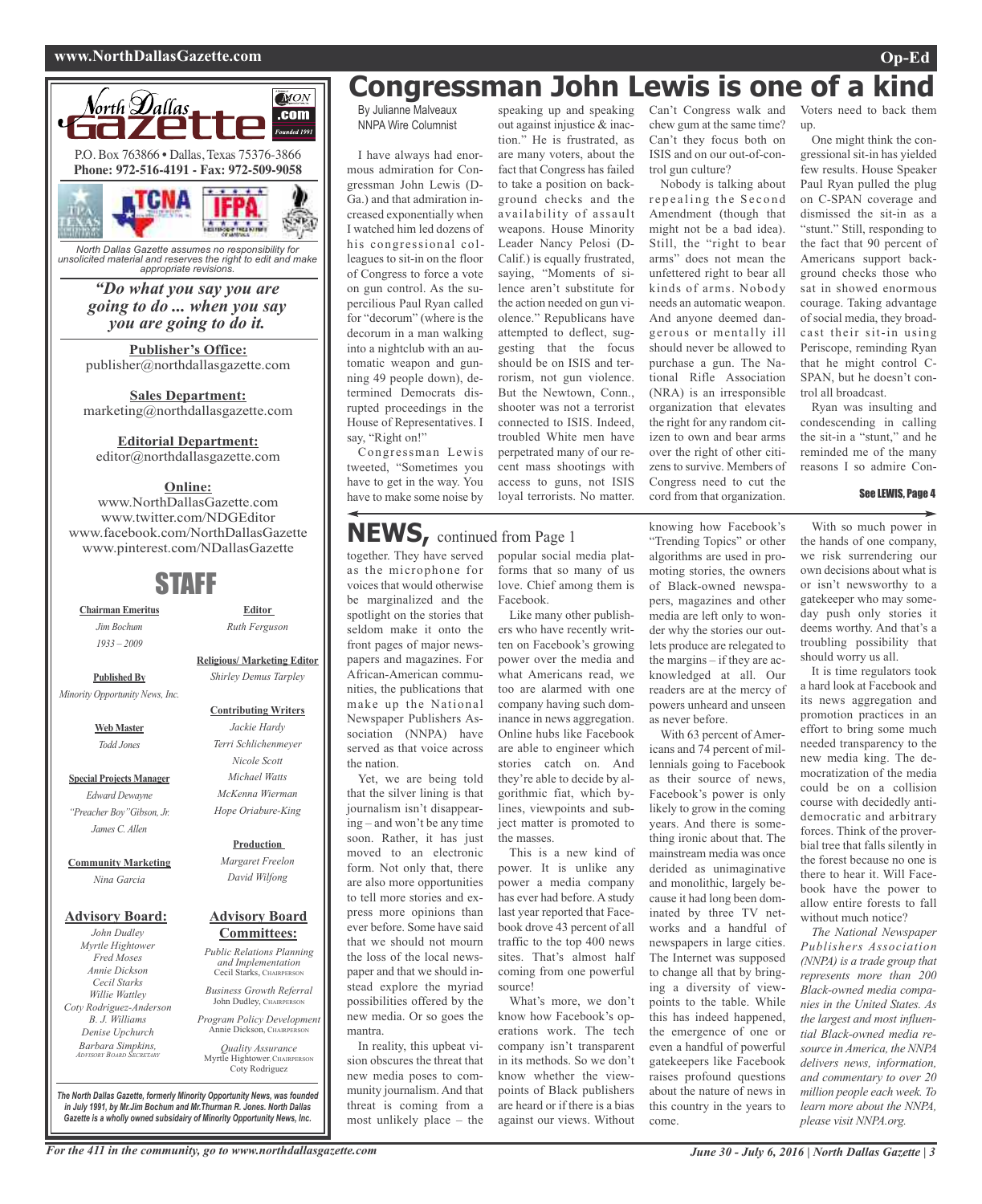## **Health www.NorthDallasGazette.com**

# **High-tech mosquitoes could be used to combat Zika virus**

By Josh Peterson Urban News Service

Genetically modified mosquitoes could mean curtains for the Zika virus.

New U.S. cases of Zika virus infections are continually being discovered as the Food and Drug Administration looks to these hightech mosquitos as a possible solution.

Zika's potential to spring from mosquito "nurseries" in the American South could hammer poor minority communities as summer heats up. Atlanta has the nation's worst mosquito problem, according to Orkin, the pest control company. Mosquitoes only need standing water to spawn.

Scientists believe Zika spreads when a female mosquito feeds off of an infected person and later bites a new victim. Harmless male mosquitoes feed on flower nectar.

Zika also can be transmitted through sexual intercourse with an infected partner. Symptoms, while rare, can last for a week and range from a mild fever to muscle and joint pain.

Concerns rocketed after last year's discovery that Brazilian babies with unusually small skulls and brains were born to mothers who contracted the virus while pregnant. Brazil's Zika woes continue as athletes, fans, journalists and



*Oxitec's modified male mosquitoes released in Jacobina, Brazil. (Photo: Oxitec)*

spread Zika virus will bite four or five people before they are satisfied," said Nancy Nydam, spokeswoman for Georgia's health department. She said people should use insect repellent, eliminate standing water around their homes and stay indoors during dawn and dusk, when mosquitos are

An \$85-million fund is available to states, cities and territories at risk of Zika outbreaks, the CDC announced on May 13. The money would finance Zikaprevention efforts only temporarily, said Dr. Stephen C. Redd, a director at the agency. More money from Congress is needed, he said. The CDC reported that between January 1, 2015

most active.

others from around the globe prepare to converge on Rio de Janeiro for the 2016 Summer Olympics.

Fulton County, which includes Atlanta, is battling potential local Zika infections.

The Aedes aegypti, which lives in the Deep South, is one of several mosquitoes that scientists believe spread the virus.

Specialists with Fulton County's Department of Health and Wellness, according to the agency, are working with Georgia's Department of Public Health and the Atlanta-based U.S. Centers for Disease Control and Prevention to monitor outbreaks and educate the community.

"The mosquitoes that

**LEWIS,** continued from Page <sup>2</sup>

gressman John Lewis. Was the Atlanta Congressman's skull fractured in a "stunt" in 1965 on Bloody Sunday, when his civil rights activity caused rabid Whites to attack him? Lewis pulled no stunt, he stood for what he believed in then. He is standing, firmly in his belief now, and using the time-honored tactic of protest to bring attention to the important cause of gun control.

Congressman Lewis and his colleagues were not successful in forcing votes on gun control. But they were

successful in shutting the House down. Speaker Ryan was forced to adjourn Congress before he planned to, and Republicans sulked off like thieves in the night. Democrats held the floor hours after the Republicans scurried away, like hungry rats. No vote was forced, but a point was made.

Congress goes back to work on July 5. People should urge their representatives to take an appropriate vote to reduce access to guns, especially for those on a "no fly" list. People should also give Congressman John Lewis a "shout out" and appreciation for his leadership. He has taken the tactics of the 60s and taken them into the 21st century. He has reminded us that "stunts" have their purpose. His unassailable moral courage is admirable. Thank you, Congressman Lewis, for your activism in the 1960s and now. You are much appreciated!

*Julianne Malveaux is an economist and author. Her latest offering "Are We Better Off? Race, Obama and Public Policy" is available via juliannemalveaux.com or amazon.com.*

and May 18, all of the 544 U.S. Zika cases are travelassociated, meaning the virus was originally contracted abroad. To date, 157 pregnant women in the U.S. have reported symptoms.

New York logged 114 travel-related cases, the highest number in America. Florida was second with 109, and California's 44 cases put it in third. Texas was fourth, with 35 reported infections. These states all have high black and Hispanic populations, foreshadowing what this disease could do to these communities.

Among 836 Zika cases in U.S. territories, 832 were contracted locally. These include 803 infected people in Puerto Rico, 15 in the Virgin Islands, and 14 in American Samoa.

Oxitec, a British biotechnology company, is testing its genetically modified male Aedes aegypti mosquitoes in Key Haven, Florida.

Oxitec's male mosquitoes mate with wild female Aedes aegypti, producing offspring that "have a very high probability of dying before they reach adulthood," according to its website.

Mosquitoes generally live about two weeks.

The company's experiments "have resulted in reduction of the wild population by more than 90 perc e n t," said O xitec spokesman Matthew Warren. "Existing methods to control the Aedes aegypti mosquito, such as insecticides, are only 30 to 50 per-

cent effective, at best."

More than 150 million Oxitec mosquitos have been released, Warren said, with no reported adverse effects. Oxitec's mosquitos were

See ZIKA, Page 7

## EVERY DAY, THOUSANDS OF PEOPLE LIKE YOU PARTICIPATE IN **CLINICAL RESEARCH** STUDIES.

Clinical research study 8346-409 is going on in your area.

Covance Dallas is currently recruiting for:

- Healthy: Men and Women, Age 25-65.
- Able to complete one stay of 8 hights' and one phone call
- Compensation up to \$2.500 may be provided for time and participation

#### Go to CovanceClinicalTrials. com or call 1-866-429-3700.

1341 W. Woodingbert Liv Suite 200E Duiler, TX 75247 Copyright 30th Coverer Clubal Bessern Unit Inc. MOT 125 DAL To hidrobiappointg to this inher teamers are mushful.









SSCREAK fractable for a large structure of the state of the state of the state of the state of the state of the state of the state of the state of the state of the state of the state of the state of the state of the state

Serior and AAA & Law beday Meters, the Bythe term of personals, Meterse days, and Debter with it Monte also its appearance of the Company of the Company of the Company of the Company of the Company of the Company of the Co

These backet facility than the top in the two country is a three signals, he is transformed to the angle of the transformation of the state of the state of the state of the state of the state of the state of the state of t

of the Superior at the ERO was of a study without the Carlo recovers the United Superiorship.<br>Table When these model that model expresses a Substitute of 200 good to again between the RTS of Microsoft and<br>Sand Office and i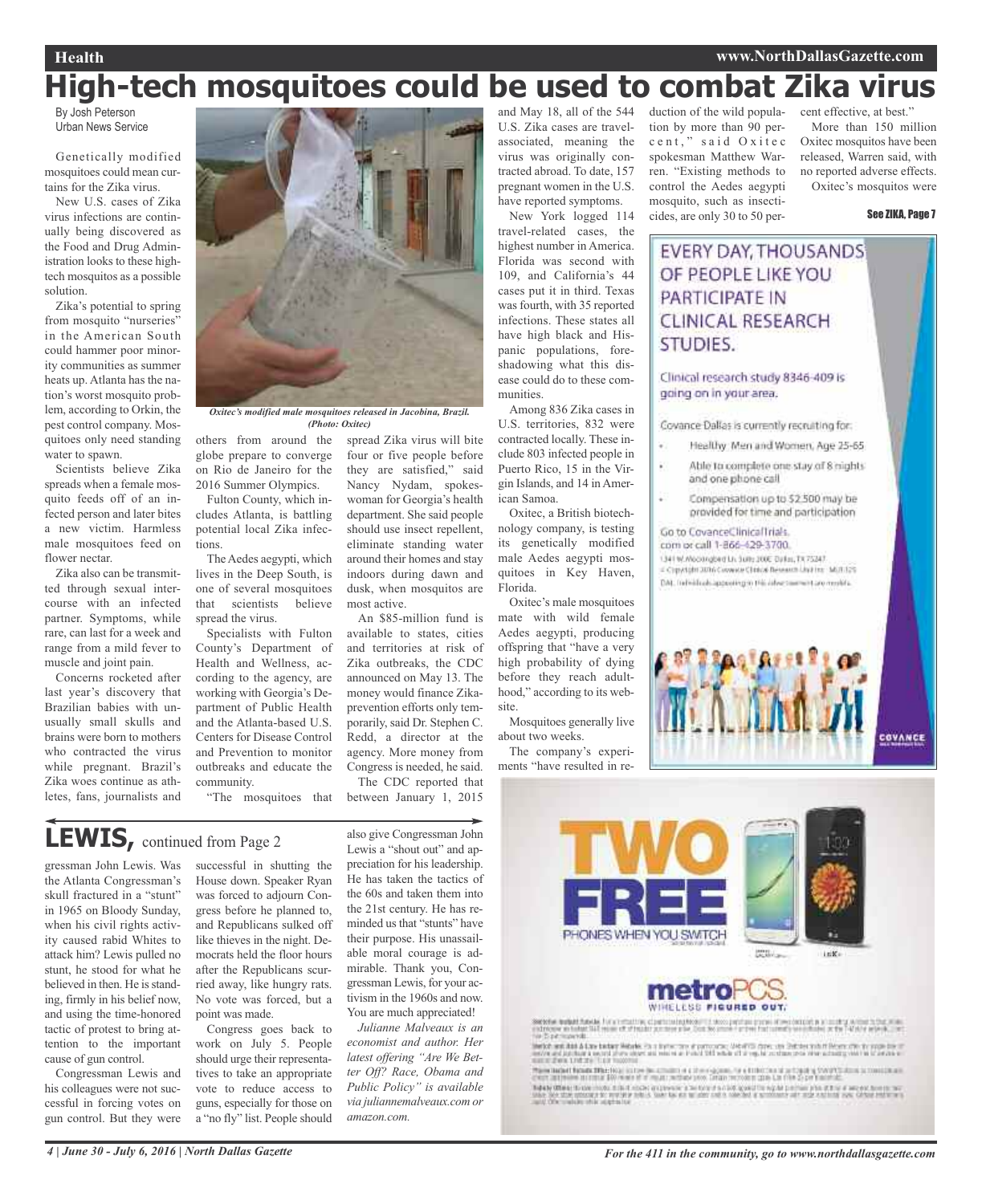

# We invite you to attend: **Texas Lottery Commission Annual Historically Underutilized Business Forum**

Location:

Texas Lottery Commission | 611 East 6th Street | Austin, Texas

# Thursday, July 21, 2016 | 1:00 pm – 4:30 pm

The forum will provide a brief overview of the TLC's HUB program, procurement processes, and Mentor Protégé initiatives. The highlight of this event will be roundtable networking sessions with Lottery Commission staff and a number of our key contractor representatives. Roundtable assignments will be made on a first-come, first-serve basis on the day of the forum.



The TLC HUB Forum is FREE of charge! Register on-line on or before 7/15/2016 at: www.txlottery.org/hub

**SUPPORTING TEXAS EDUCATION AND VETERANS** 

For more information contact: Joyce Bertolacini, HUB Coordinator: (512) 344-5293 or joyce.bertolacini@lottery.state.tx.us

*June 30 - July 6, 2016 | North Dallas Gazette | 5*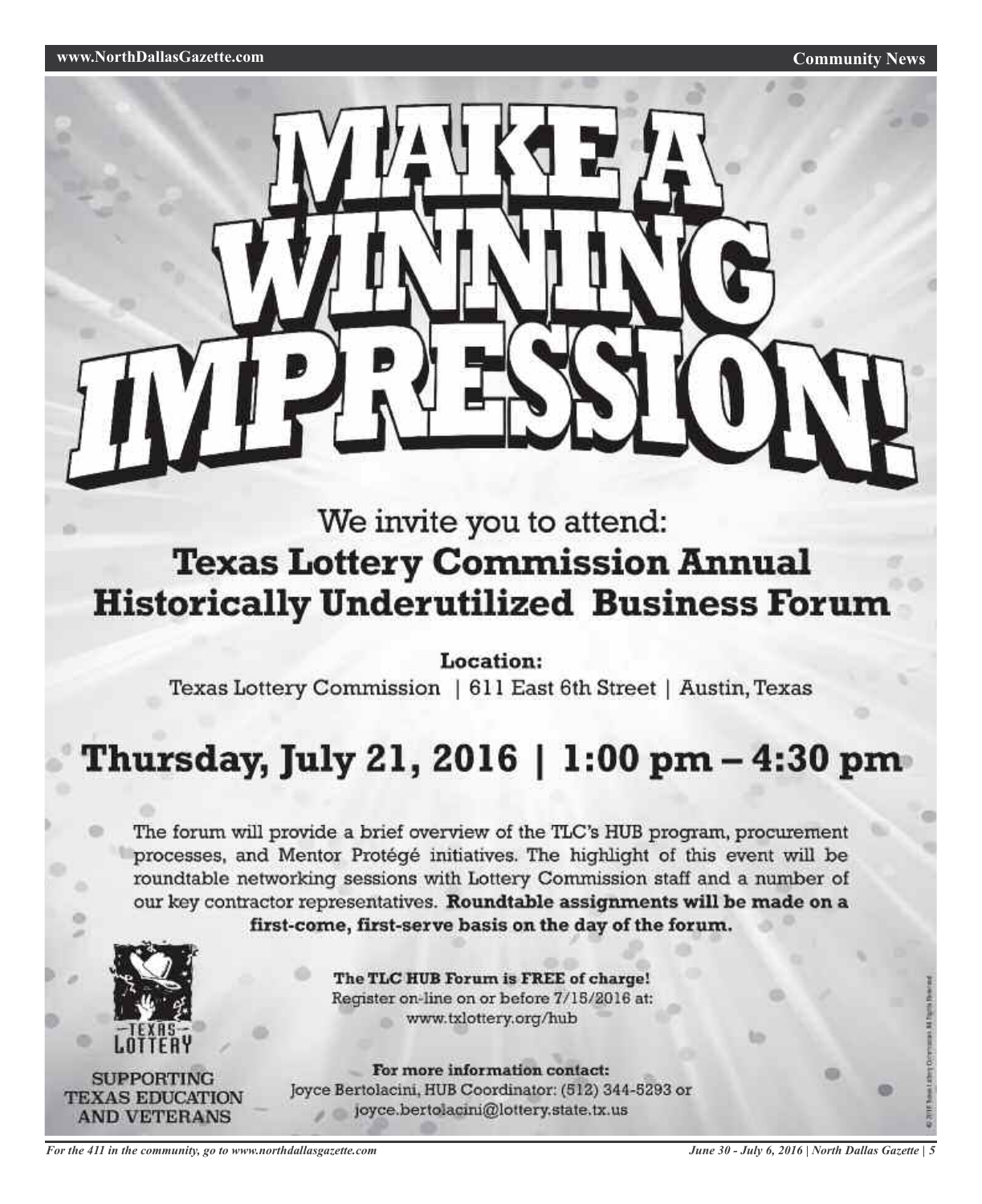# **Dallas ISD meeting focuses on SOC and upcoming budget cuts**

By: Michael Watts II *NDG* Special Contributor

Problems involving the conditions of South Oak Cliff High School and budget headlined the June 23 Dallas Independent School District (Dallas ISD) school board meeting.

#### **South Oak Cliff High School conditions are unacceptable**

The citizens of the Oak Cliff area expressed their concerns about the safety of their kids being in an unsafe environment.

"We have been fighting hard to get a new school,"

said Reverend Horace Bradshaw. "Teachers and students have gotten ill because the ceiling tiles are being removed in the classrooms. We have fire, insects and electrical problems across South Oak Cliff High School. All we want are the basic necessities like a clean and safe classroom."

Members of the community continuously pleaded with the school board to make improvements to South Oak Cliff High School.

"We are being continually ignored by the school board for our request for a

new school in South Oak Cliff, said Rakeem Balogun. We have bathrooms in the school that don't flush, but some countries like Nigeria have public schools whose bathrooms flush. We need to do something about it."

One parent compares the condition of South Oak Cliff High School to the country of Haiti.

"Some of the school communities around the Oak Cliff area are just as bad as the communities in Haiti and Haiti is a low developed country", said Danielle Ayers.

**Dallas ISD's new fiscal budget includes job cuts**

If the school board does plan on eventually improving the conditions of South Oak Cliff High School and other campuses, money is required. As a new school year prepares to unfold, Dallas ISD adopted their \$1.4 billion fiscal budget for the 2016- 2017 school year, which reflected a cut of approximately \$17 million.

Dallas ISD plans on spending \$61,902,510 for early childhood education programs and \$13,835,640 on early college programs.

The next focus is \$4,751,200 for their Accelerating Campus Excellence (ACE) program which focuses on their poorest performing schools. Earlier this week, the district announced success of the ACE's program for their youngest readers. A 30 percent increase for the reading level of the kindergarten through second grade students was an acheived.

However, the news was not all good. According to the district's Proposed General Fund Budget, payroll costs for this school year was \$1,088,989,523. The

proposed budget shows \$1,126,356,624 for the upcoming 2016- 17 school year.

Contracted services were set for a budget expenditure of \$235,044,744 during the last school year. This upcoming school year they are proposing a budget of \$207,778,724. One approach for saving money was eliminating the 175 permanent sub positions and returning to the plan to hire subs as needed. Also an estimated 50 assistant principal positions will be eliminated.

## **UTRGV School of Medicine holds first class**

By Jennifer L. Berghom

RIO GRANDE VALLEY –The University of Texas Rio Grande Valley has officially welcomed its #First-Class of 55 students to its School of Medicine, with a first roll call and full day of orientation.

Students got instruction on using their new iPads, sat in on information sessions, and were fitted for the white coats they will re-



*The first cohort of The University of Texas Rio Grande Valley School of Medicine came together at 8 a.m. Monday, June 27, 2016, for roll call, shown here. In all, 55 students from across the Valley, Texas and the country comprise the first class of future physicians. (UTRGV photo by David Pike.)*

ceive next month at the formal White Coat Ceremony, a longtime medical school tradition that welcomes new students.

The 55 students were selected from among 2,784 applicants for admission to the UTRGV medical See UTRGV, Page 7





*6 | June 30 - July 6, 2016 | North Dallas Gazette*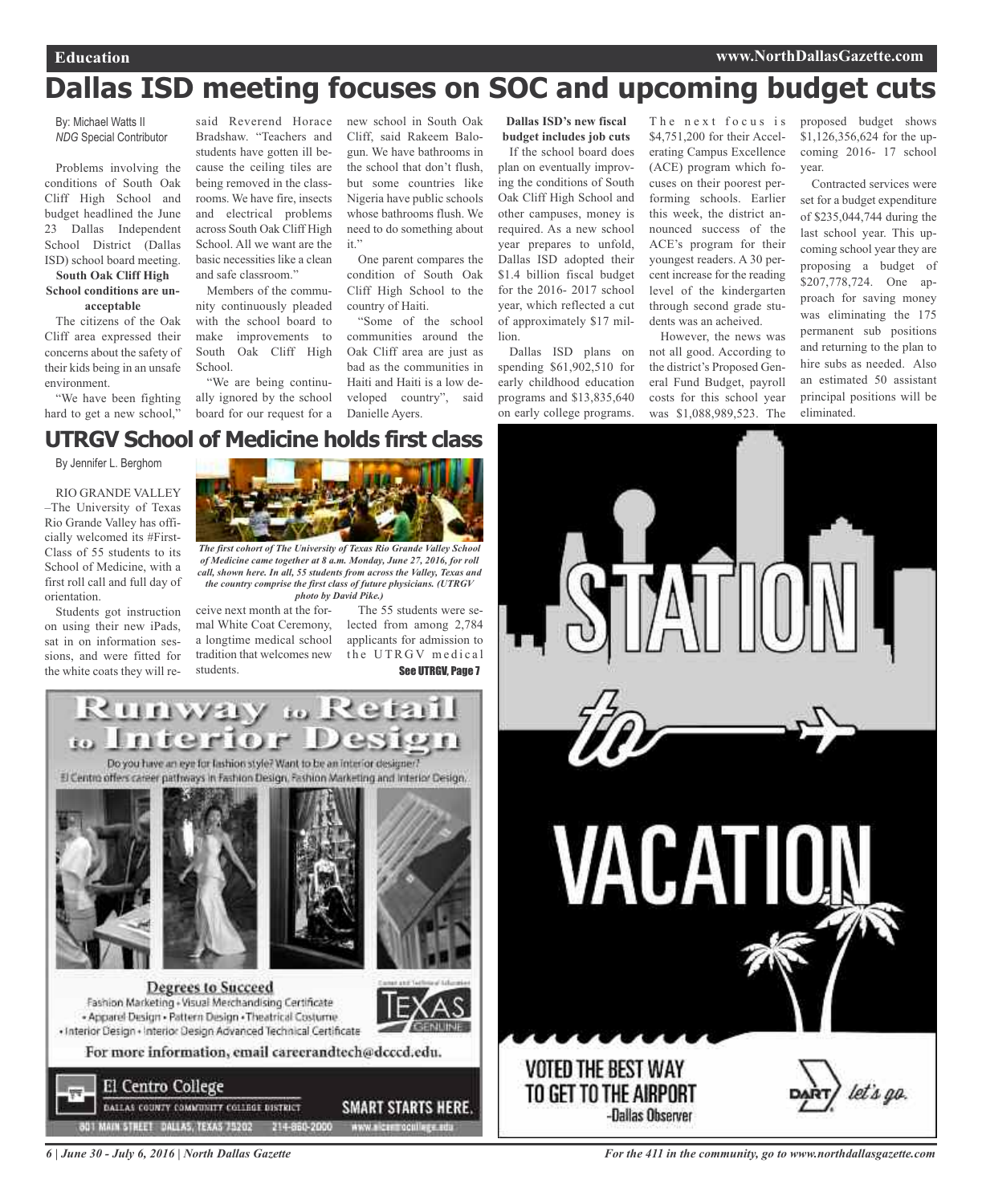## **www.NorthDallasGazette.com Plano / Irving**

# **Irving native receives special honor from Chief of Navy Reserve**

NORFOLK – An Irving, Texas native was one of 37 civilian employers from across the nation honored by the Chief of Navy Reserve for their exceptional support of America's Navy Reserve Sailors during a ceremony in Norfolk, Virginia, June 24.

Ric Wilson, VP of Flight Operations at Envoy Air received a Certificate of Appreciation during the Chief of Navy Reserve Navy Employer Recognition Event (NERE) for his dedication and support of employees who serve in the Navy Reserve, ensuring that their



*Ric Wilson and John Dixon, on behalf of Envoy Air in Texas, receive a Navy Employer Support Certificate of Appreciation from Chief of Navy Reserve Vice Adm. Robin Braun during a ceremony in Norfolk, Va., June 24. (U.S. Navy Photo by Mass Communication Specialist 1st Class Brian McNeal/Released)*

Sailors are "Always Ready. Anytime, Anywhere." "Employer support is absolutely critical to the Navy Reserve's mission," said Vice Adm. Robin R. Braun,

# **UTRGV,** continued from Page <sup>6</sup>

## school.

UTRGV School of Medicine interviewed just 226 applicants and ranked 182 of them for admission into the medical school. Those applicants, as well, ranked the medical schools they visited for interviews. The medical school and applicant rankings were then sent to a national matching service to match the schools with the applicants.

Dr. Francisco Fernandez, founding dean of the UTRGV School of Medicine, said the medical school was meticulous in

finding the right students to be a part of this inaugural class.

"These new students may have committed today to us, but that commitment is mutual," Fernandez said. "As part of a university family, as part of the Rio Grande Valley community, and as part of an ever-changing world of challenges and needs, we in turn commit our resources, our expertise and our dedication to helping them succeed as the physicians of the future." Of the 55 chosen for

UTRGV, 20 are from the Rio Grande Valley, comprising 36 percent of the inaugural class. Fifteen are from Hidalgo County and five are from Cameron County.

The White Coat ceremony is scheduled for 10 a.m. July 23, 2016, at the Performing Arts Complex on the Edinburg Campus.

make

## chief of Navy Reserve. "We currently have 2,100 Reserve Sailors deployed around the world. Making sure those Reserve Sailors have a job when they come back from that year-long mobilization is critical, and

that's why this event is wonderful. We're recognizing employers who have given outstanding support to their Navy Reserve Sailor. In fact, many of the employers here have Sailors who are deployed right now overseas.

So this is a great opportunity for us to recognize them for the outstanding support they give."

Companies invited to this year's event were nominated by their employees who are also Navy Reserve Sailors.

INJURED IN AN ACCIDENT Let Us Get You The Help & Money You Deserve

> Auto Accidents 18 Wheeler Wrecks Slip & Fall

(214) 749-0040



We Also Handle Criminal Defense & Wills and Probate

Gina Smith & Associates 2141749-0040

**Free Parsonol Injury** Consultation.



**You Tube Subscribers** 

Be among the first 100 NDG YouTube subscribers and win prizes & giveaways to the hottest concerts and events in the DFW area.



Search for and subscribe to the North Dallas Gazette **Channel on YouTube** 



## **ZIKA,** continued from Page <sup>4</sup>

one possible approach within a larger program, said FDA spokeswoman Theresa Eisenman. "However, it is too early to say with any certainty whether such an approach would be successful." The agency approves and regulates biotechnology treatments, including vaccines.

"The FDA is acting responsibly with its mosquito pilot approach, and we're glad to see that the CDC has activated the resources to respond," said Adolph Falcon, executive vice president for the National Alliance for Hispanic Health.

Oxitec's solution, however, only targets one mosquito species. Also, pesticides no longer could be used against the insects, since they would kill both the dangerous female mosquitoes and the modified males.

Mosquito breeding habits show Zika disproportionately could affect poor countries and communities with inadequate sanitation.

A still-undiscovered Zika vaccine and improved sanitation would be more effective solutions, said Jaydee Hanson, senior policy analyst for the Center for Food Safety.

"People like magic," said Hanson. "We want easy answers and we like technology. I'm a big fan of technology, but it needs to be assessed for it what it can do."

We are Hiring at **The Kraft Heinz Company** Garland

your mark

## **Proud Makers of Famous Kraft Heinz Brands**

2340 Forest Lane Garland, Texas 75042 Apply Today

## www.kraftheinzcompany.com



For the 411 in the community, go to www.northdallasgazette.com June 30 - July 6, 2016 | North Dallas Gazette | 7

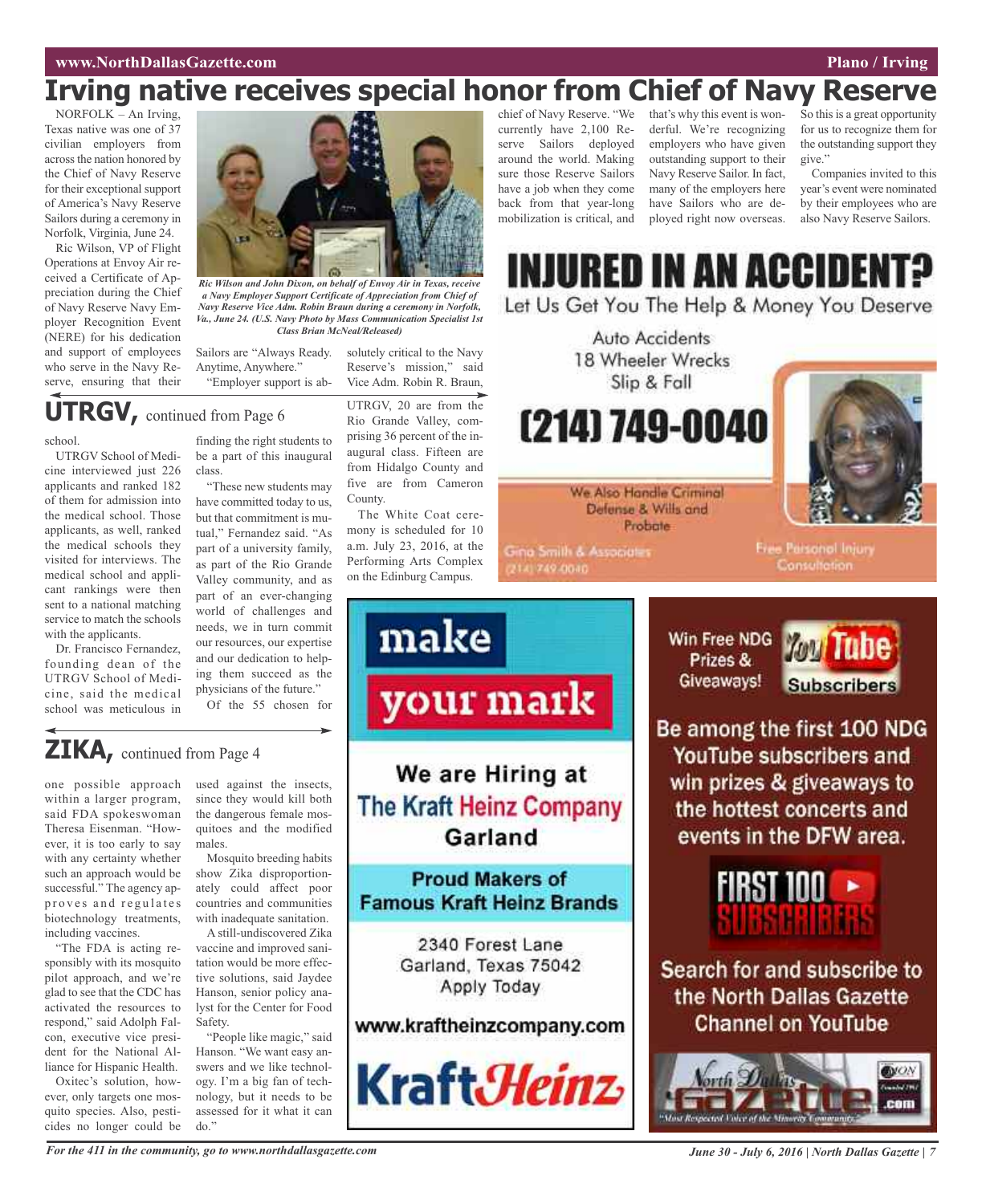# MONDAY O PARKING

## State Fair of Texas Midway opens at noon:

- · Midway \$5 admission
- · Strolling entertainment by Razzmajazz Dixieland Band, 3-7 pm
- Performance by Bravo Combo near the Top o' Texas Tower. 7-9 pm
- 14 Games / 30 Rides (costs vary)

Food Trucks / Concessions open at 2 pm

Dallas Wind Symphony, 7 pm, Hall of State

Visit Texas Discovery Gardens 9 am - 7:30 pm, Children's Aquarium at Fair Park, 9 am - 7:30 pm, and African American Museum 4 - 8 p.m.

Watch fireworks show - sponsored by Oncor inside Cotton Bowl Stadium

• Cotton Bowl opens at 5 pm

Visit Fairpark.org & Click On Our Events Calendar & Fair Park Fourth For More Information.

# **EVENT SPONSORS**



One Fun Thing Leads to Another

*8 | June 30 - July 6, 2016 | North Dallas Gazette*

*For the 411 in the community, go to www.northdallasgazette.com*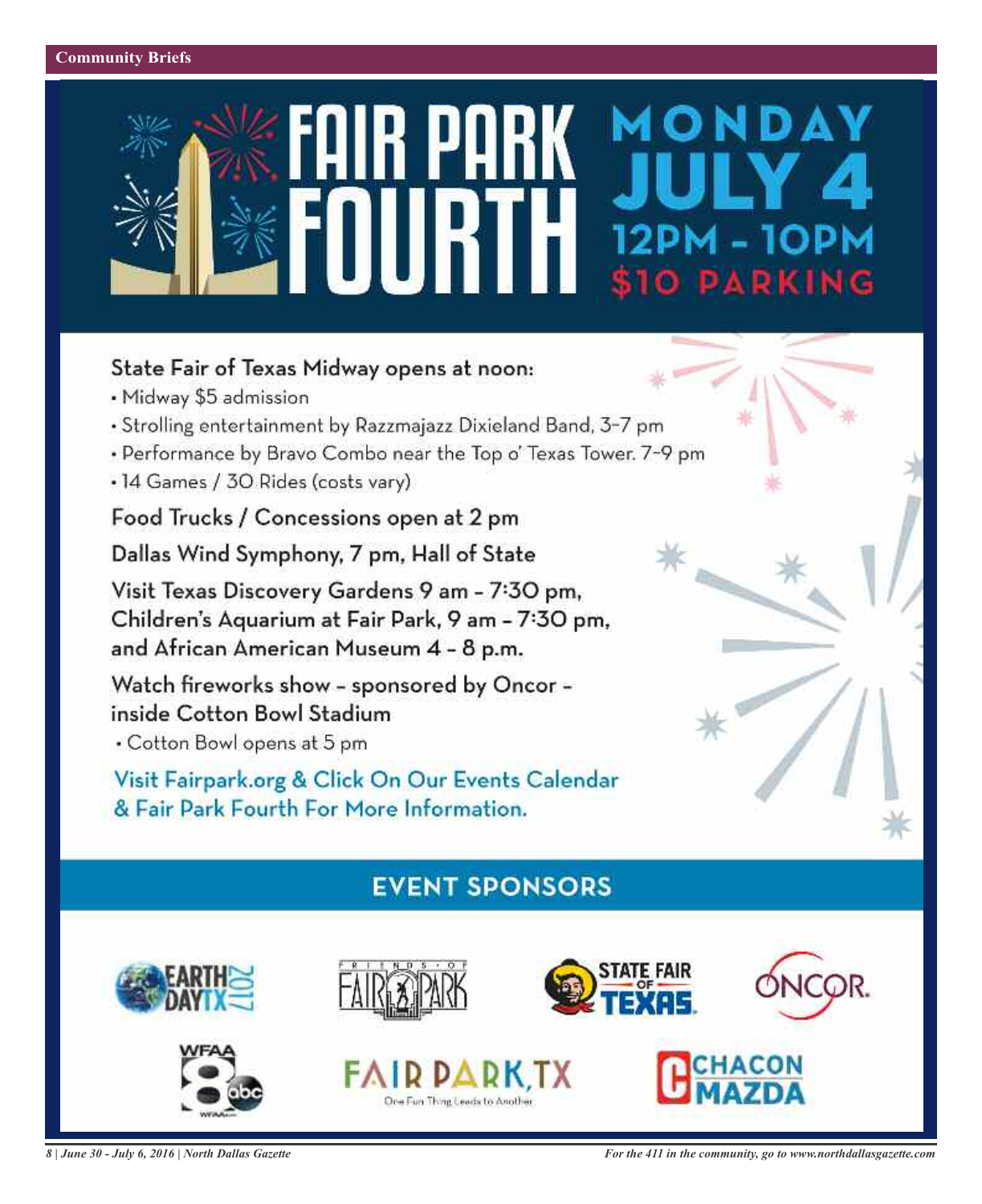# **Fourth of July Festivities in Dallas**

By McKenna Wierman *NDG* Contributor

You've waited all summer and at last the weekend has arrived.The time has come to grab your picnic blanket, your hot dog buns and your bug spray because the Fourth of July Weekend is here. Be sure to get out and have some fun this weekend, watching the sky light up with your closest buddies, good food and good memories.

Check out these patriotic party zones all around the



metroplex to celebrate your independence day.

**Friday July 1** - Monday July 4 - 9 a.m.-5p.m. Fourth of July Weekend at the Arboretum



weekend, grab the whole family and head outdoors to the Dallas Arboretum, where you'll find music and American flags among the flowers and foliage. Active and retired members of the armed forces will receive free admission.

**Friday - July 1** - 7:30 p.m. -The Princess Bride Outdoor Screening at the Modern Art Museum at Fort Worth

What better way to celebrate freedom than to appreciate the freedom of true love while experiencing the free-

sicals will sing our national anthem followed by a performance from the Dallas Winds (formerly the Dallas

Wind Symphony).

dom of the outdoors? Enjoy one of the greatest love stories of all time at the Modern Art Museum of Forth Worth this Friday. Be sure to arrive early to snag the best seat by the Reflecting Pond and grab a bite at the cafe before the movie starts at 8:45 p.m. Grab your true love, a blanket and enjoy the night as you wish.

**Sunday - July 3** - 4:50 p.m. - Addison Kaboom Town!

If you've never been to Kaboom Town!, have you

sponsored by Oncor, from inside the historic Cotton Bowl Stadium, on the State Fair of Texas Midway, or from various locations

A perfectly pink play just in time for summer!

ever really celebrated the Fourth?

Kaboom Town! really is your one-stop Independence Day destination. You've got food, you've got fun, you've got an Air Show - and to top it all off, come dusk you've got one of the top fireworks shows in the entire nation. The Addison Circle watch party is the heart of the celebrations, but the works can be seen from pretty much anywhere in Addison, so there's lots of ground to cover!

For more information on Fair Park festivities, including museum information,

the Minic

Book by Closketh Key & Woorta Sam

Music by John Extern

grounds.

visit FairPark.org.

#### from the Dallas Summer Mu-View the fireworks show, throughout the Fair Park **Enjoy a Fair Park Fourth for food, music and the best fireworks viewing**

TheCity of Dallas, Friends of Fair Park, and the State Fair of Texas invite local families to celebrate America with a day of family fun and fireworks at Fair Park Fourth.

Enjoy live music and accessto rides, games and concessions within the State Fair of Texas Midway, starting at noon on July Fourth. Throughout the afternoon (3 p.m. to 7 p.m.), music will be performed around the Midway by the celebratory Razzmajazz Dixieland Band, and from 7 p.m. to 9 p.m. guests can experience a concert by the multi Grammy Award-winning ensemble Brave Combo, near the fireworks viewing area and Top o' Texas Tower on the Midway.

Admission to the Midway is \$5. Approximately 30 exhilarating rides, 14 games and 19 concession stands, including Fletcher's Corny Dogs, will be available on the Midway. Ride, game and concession costs will vary. All proceeds from the Midway during Fair Park Fourth will be donated to the State Fair of Texas Youth Scholarship Program. For more information on the State Fair of Texas, visit BigTex.com.

Free and open to the public, this family-friendly event will feature patriotic performances, entertainment,

**Enter to Win!**

**Ticket Giveaway**



*Fourth of July at Fair Park features plenty of fireworks, music and food. (Image: BixTex.com)*

food trucks and concessions, plus a spectacular fireworks show at approximately 9:45 p.m. Access to the Swan Boats and additional concession stands will be available

in Cotton Bowl Plaza starting at 11 a.m. and several food trucks will be set up in Big Tex Circle starting at 2 p.m. Starting at 6:50 p.m. along the Esplanade, a lead singer

# **North Dallas Gazette** The most popular source for entertainment events!

North Dailus Guzene is the fasced-growing destination for DFW events, with more than 45.000 monthly enline readership, 10,000 workly newspaper circulation, and 10.000 weekly acwaretter readership! Partner with North Dailas Gazetic, and let us get the word out about your uperming event!

Find out how economical it is to get optimum exposure! 972-509-9049 **BIOV** m





Dallas, TX 75231

*NDG Entertainment Ticket Giveaway!!! Visit us on Facebook to win tickets to the the hottest events in Dallas/Fort Worth!!!!*

 $0000$ 

*June 30 - July 6, 2016 | North Dallas Gazette | 9*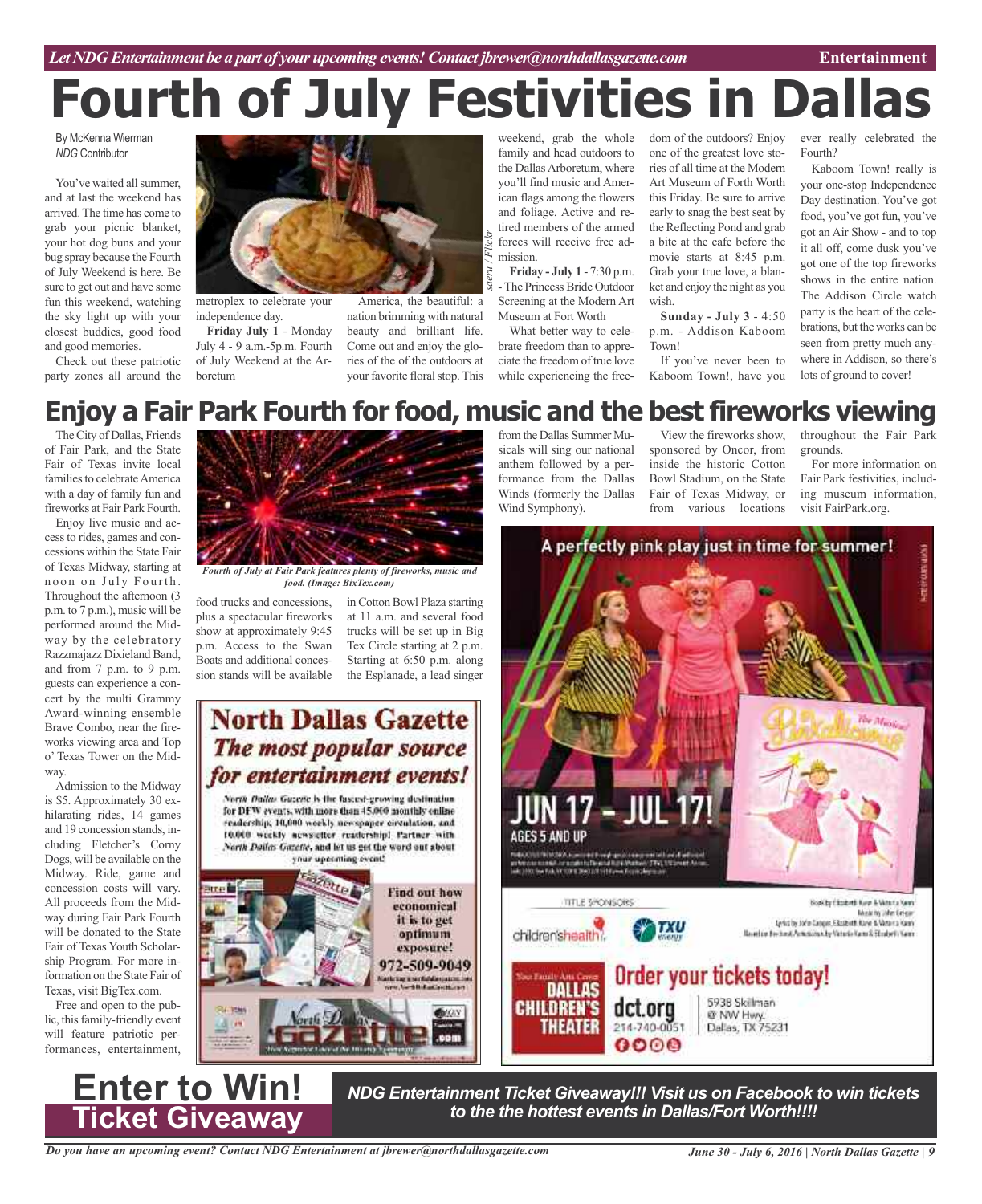Entertainment Too! *Let NDG Entertainment be a part of your upcoming events! Contact jbrewer@northdallasgazette.com* 

# **Seek independence from a cliche' Fourth of July**

By McKenna Wierman *NDG* Special Contributor

You really can't beat the traditional Fourth of July celebration; backyard Barbeque, cold drinks from the cooler, chips and dip, and maybe even a splash in the pool. But it seems like every other backyard party

is morphing into more or less the same one. The white American flag cake decorated with strawberries and blueberries? Seen it. Pitchers full of red and blue sugary juices for the kids? Yawn.

Don't turn your backyard party into just another red, white and blue sugar fest

with too much food coloring and not enough substance. Here are a few tips on how to keep your party patriotic without overdoing it.

**Go red, white and blue without going overboard:** Just because something has an American flag printed on it does not mean you absolutely have to put it somewhere in your backyard. That's not to say you shouldn't have some fun while you're decorating- by all means,, hang up your flags like the proud American you are, bust out that patriotic tableware and dress your kids in matching star-spangled swimsuits.

But if you take a look around your party, and it looks like some kind of red, white and blue storm has just blown through, you might want to tone it down just a little. Remember, less is more.

**There was no "Fruit Punch" in 1776:** Here in America, we are free to

serve whatever beverages we want to at our Independence Day soirees, so don't think I'm telling you to toss that powder-drink mix you're about to mix with 8 cups of water and put out for the party. I'm merely suggesting you ditch the

See FOURTH, Page 13

# **The Conjuring 2 is one terrific film to watch**

By McKenna Wierman *NDG* Special Contributor

I am a huge horror movie fan. If it's scary and has at least a decent (not overthe-top gory) plot line, I'm game to watch just about anything. Most of the time I'm pretty tough about it, too. I'm a big girl, I know better than to be afraid of the dark. I enjoy the thrill of horror movies, I like seeing all the scary special effects, the ghouls, ghosts and monsters.



That being said, "The Conjuring 2" was so scary I thought I was going to die.

I can't remember the last time I put my hands over my eyes during the build

# **Does the company that bought EBONY really have a plan?**

**NNPA** Member

The new owners of *EBONY* magazine and JET-Mag.com emerged on June 21, unveiling their plans for the iconic Black publications. The announcement came nearly a week after the *Chicago Crusader* published a story on the sale that was shrouded in mystery.

On Tuesday, a story published on EBONY.com described Clear View Group L.L.C. (CVG), the company that purchased Johnson's magazines, as aBlack-owned investment firm based in Austin, Texas led by Michael Gibson and Willard Jackson, the chairman and vice chairman, respectively. The partners started the firm in 2015.

In the story, Gibson said purchasing the two publica-

Chicago Crusader Staff Report tions was a "no-brainer."

The new owners said that "EBONY," EBONY.com and JETMag.com will be part of the newly formed group called the Ebony Media Company (EMC). Johnson Publishing Company Chairman Linda Johnson Rice will serve as Chairman Emeritus of EMC. Kyra Kyles, who led the *EBONY's* digital operations, will be the magazine's editor-in-chief and senior vice president of digital editorial.

Gibson will serve as board chair of the new Ebony Media Company.

"Ebony's always been a part of our families, so it had always been an attraction," Gibson said in the EBONY.com story. "But this opportunity was introduced to us … and it didn't take us very long to make a decision

that this was something unique, it's the most iconic image in the African American community and it's a platform that we think is really important for us and all of our community."

CVG is still mum on the terms of the deal and the sale amount for *EBONY* and Jet-Mag.com, two magazines that were founded by John H. Johnson, who used his mother's furniture as collateral to start Johnson PublishingCompany.The sale ended an era of *EBONY* and *Jet*, which were both familyowned since Johnson founded the company in 1942.

According to EBONY.com, CVG specializes in private equity acquisitions. Gibson and Jackson are Clear looking to transform the Ebony MediaCompany into a "mul-

See EBONY, Page 11

up to a jump-scare, let alone screamed in a movie theater. I'm actually pretty ashamed of how much this movie terrified me, but it's been a good week since I saw it in theaters and I still get anxious walking around my house in the dark.

The story is based off the real-life story of a family in Enfiled, a borough in London, who in the late 1970s, who claimed to have experienced paranormal activity and phenomena brought about by a poltergeist. It was one of the most documented hauntings in history, though many believe it to be nothing but a hoax.

But hoax or no hoax, the story the "Conjuring 2" is far more sinister than whatever true-life events may or

See HORROR, Page 16



*NDG Entertainment Ticket Giveaway!!! Follow North Dallas Gazette on Facebook, Twitter and Instagram to keep up on all the latest!!!*

*10 | June 30 - July 6, 2016 | North Dallas Gazette*

**Enter to Win!**

**Ticket Giveaway**

*Do you have an upcoming event? Contact NDG Entertainment at jbrewer@northdallasgazette.com*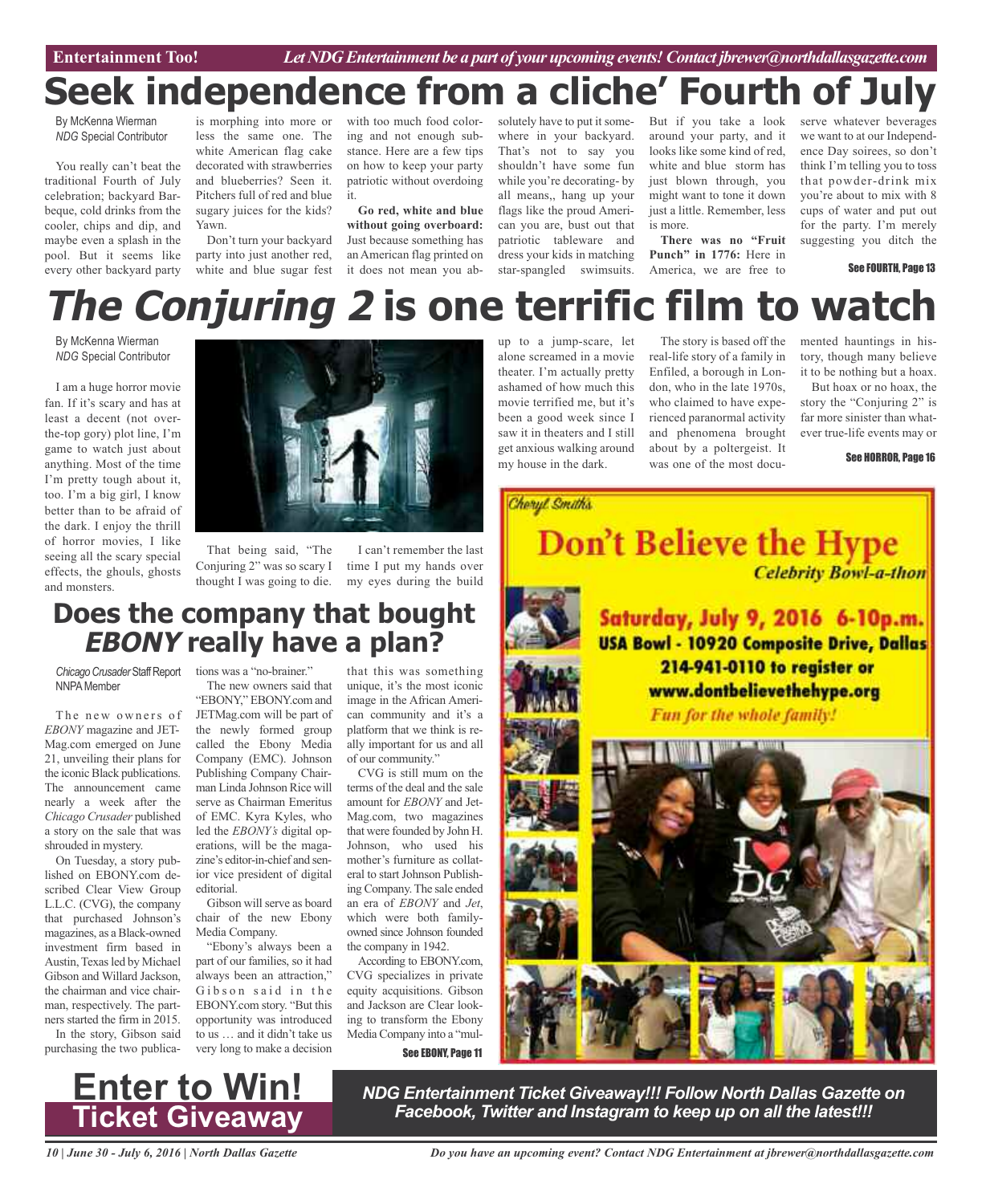## **Marketplace**

# **DART to host gathering of minority transportation leaders**

Dallas Area Rapid Transit (DART) and COMTO Dallas will host the Conference of Minority Transportation Officials 45th Annual National Meeting and Training Conference. The event showcases more than 400

professionals in the transportation industry gathering at the Dallas Omni Hotel, July 8-12, for five days of networking, showcasing, learning and collaboration. Attendees to COMTO's

conference will include

The 2016 Workplace

transportation agency leaders, government officials, principals and employees of Historically Underutilized Businesses, as well as private-sector business executives and professionals.

DART last hosted this an-

nual event in 2009. Honored guests in 2016 include Dallas Mayor Mike Rawlings and Former Dallas Mayor and U.S. Ambassador Ron Kirk. Confirmed speakers include top officials from the Federal Tran-

sit Administration and Federal Highway Administration.

Conference sessions will address transportation industry issues covering operations and maintenance strategies, leadership development, legislative and advocacy strategies, and solutions for HUBs

Visit comto.org to register for this year's conference or for more details.

**CASH TODAY!!!** Fair Price Offer For Oil and/or Cas Royahy Small "NET" Revenue Interest

**No Matter How Small** 

Fax Information To: 972-509-9058 Call: 972-432-5219 (Leave Message)

Friail inquiries1909@gmail.com

## **Five ways to better market yourself to land your dream job**

(StatePoint) Employers report a lack of skilled talent as one of the biggest threats to meeting business objectives in 2016. Job seekers who take note of what skills and characteristics companies are seeking could have a competitive advantage.

"With companies reporting job vacancies that are threatening productivity levels, candidates have a tremendous opportunity to land their dream job," says Jim Link, chief human resources officer, Randstad North America, one of the largest HR services and staffing companies in the

U.S.



"We see bringing additional programs, activations, events…to further satisfy what we think is a need out there for African American content," Jackson said in the *Ebony* story.

Given the new ownership team, some former employees and fans believe Ebony won't be the same.With little to no media experience and EBONY's financial woes, there is also concern that restoring the magazine will be too difficult in a tough industry where advertising dollars have been declining for years.

*The Chicago Crusaderis a member publication of the National Newspaper Publishers Association. Learn more about becoming a member at www.nnpa.org.*



Trends Guide by Randstad US reveals how employees can better position themselves for success during their job search. Whether you're an active or passive

job seeker today, here are the top five considerations: 1. Use staffing/recruiting firms to maximize your

chances. As the most effective method to recruit fulltime and contract workers, job seekers should take ad-

ETA FIDRE FOUTINNOE AVENUEDIT EN PERIN Ticketsurance A TICKETSURANCE MEMBERSH P PLAN SUBSIDIZES THE COST OF FEES AND FINES RESULTING FROM AN ACCIDENTAL INFRACTION OF YOUR LOCAL OR STATE LAW



« Literae Genziatement Cost - Drive Responsibility Program Con - Several mere based on your angil.

Informero O ettérterare O fortescontente avec O stephenocerra mile producer work at 1 percent we have to

gain access to a wide range of opportunities at no cost. Working through a staffing or recruitment firm is oftentimes the best entry point for some of the country's most desirable employers. 2. Market skills based on

vantage of staffing firms to

desired assets. As companies move beyond recession recovery and enter growth mode, their ability to hire great talent is arguably the most important driver for success and profitability. Do the necessary research to understand the skills and expertise companies in your industry are looking for and

See JOB, Page 12

# EGAL NOTI(

These Texas Lottery Commission scratch ticket games will be closing soon:

| Game # | Game Name / Odds                                          | s    | Official<br>Close of<br>Game | End<br>Validations<br>Date |
|--------|-----------------------------------------------------------|------|------------------------------|----------------------------|
| 1694   | \$10 Set for Life<br>Overall Odds are 1 in 3.52           | \$10 | 7/24/16                      | 1/20/17                    |
| 1713   | \$1,000,000 Instant Cashout<br>Overall Odds are 1 in 3.05 | \$20 | 7/28/16                      | 1/24/17                    |
| 1786   | Lucky Multiplier<br>Overall Odds are 1 in 3.79            | \$3  | 8/1/16                       | 1/28/17                    |
| 1691   | \$1 Set for Life<br>Overall Odds are 1 in 4.77            | \$1  | 8/31/16                      | 2/27/17                    |
| 1700   | Wild 1's<br>Overall Odds are 1 in 4.42                    | \$1  | B/31/16                      | 2/27/17                    |
| 1677   | Find the 9's<br>Overall Odds are 1 in 4.42                | \$2  | B/31/16                      | 2/27/17                    |
| 1783   | <b>WWE®</b><br>Overall Odds are 1 in 4.43                 | 32   | 8/31/16                      | 2/27/17                    |



For totaled sold and good reformation, with building any origin 1-806-375-8888. Build by 18 to them is particle in third. The Festa Lottery supports Rode states to convert the control of the Same Collection of the Same Col

*For the 411 in the community, go to www.northdallasgazette.com*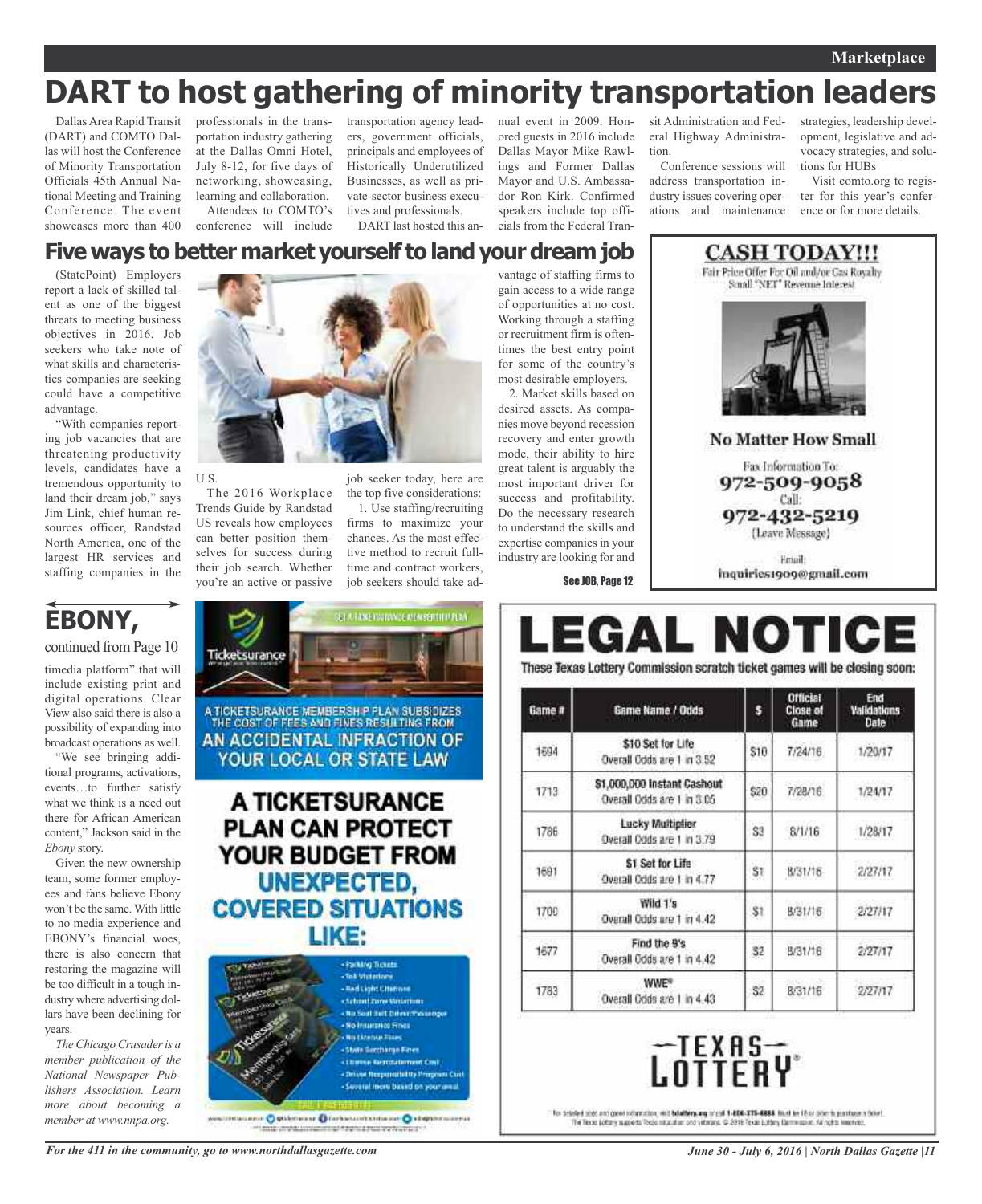## **JOB,** continued from Page <sup>11</sup>

take every step to market yourself with those desired

job requirements in mind. 3. Use multiple sources to find available positions. On average, the companies surveyed report they are currently understaffed by 10 percent with an average of 137 open jobs. Hiring decision-makers report using a wider range of recruitment methods, which include social media, digital networking, as well as working with local universities and colleges.

4. Don't rule out the importance of work ethic and soft skills. Decision-makers cite work ethic (36 percent) and soft skills (33 percent)

# **BANKS**, continued from Page 1

over the last 15 years, Hispanic banks grew from 31 to 39, such Asian institutions from 69 to 78, and Native American ones from 14 to 18, the FDIC reports. Overall, the number of nonminority banks dropped 37 percent, from 2001 to 2016  $-9,549$  to 6,020.

"It was very unfortunate that major financial institutions — big banks — received a large portion of the TARP money when institutions like Capitol Bank received none or very little,"

said George Andrews, former CEO of Capitol Bank & Trust in Atlanta, which closed in February 2015. "To add insult to injury, big banks received TARP money after they played a large part in creating the downturn in the economy with the unscrupulous lending practices they engaged in."

The Troubled Asset Relief Program, nicknamed TARP, empowered Washington to purchase assets and equity from financial as two of the top areas candidates are lacking. Don't leave any question in the hiring manager's mind about your willingness to work hard. During interviews, make eye contact, communicate effectively and demonstrate your ability to adapt to any work environment.

5. Don't rule out contract work. On-demand talent is

institutions to strengthen that sector. Few black banks qualified for these funds.

A Harvard Kennedy School study found last year that smaller banks also lost substantial market share after 2010's Dodd-Frank Wall Street Reform and Consumer Protection Act, designed to prevent the collapse of major financial institutions. Meanwhile, larger banks dramatically increased their market share.

Dodd-Frank adds compliance costs to black bankers' day-to-day operations, they say.

needed. More workers are choosing contingent or temporary work as the economy embraces an "on-demand" workforce. In fact, it's estimated that more than 40 percent of the U.S. workforce will be contingent by the year 2020. Sixty-eight percent of companies surveyed believe a variable workforce model with a mix of temporary

"But I would say it's the overall impact of the economy that has hurt black banks most," said Michael A. Grant of the National Bankers Association.

Black bankers also say some federal policies have created an environment in which black banks are losing business to larger, more stable institutions.

Grant cites the Treasury Department's New Markets Tax Credits program. It has given tax credits as incentives to invest in underserved neighborhoods since 2000. But larger banks swoop in, make investand permanent employees allow for more agility to meet customer demands. This can mean increased benefits for job-seekers, including broader job opportunities, flexible work schedules and greater income potential.

For an inside perspective of what companies are looking for and how they go about searching for talent,

ments, then receive tax credits, black bankers say. Meanwhile, their own applications get rejected, never mind their service to poor communities.

Some \$3.5 billion in New Markets Tax Credits were allocated to 76 entities across America, Black Enterprise reported last July, but "no funds were awarded to the nation's minority banks."

If these tax credits were issued "in a more fair and equitable way, it would cause millions of dollars to flow to these [black]

access the Randstad 2016 Workplace Trends Guide at RandstadUSA.com/workforce360.

By doing your research and taking advantage of opportunities like working with staffing firms and utilizing social media connections, you can improve your chances for a successful job search.

banks," Grant said.

"Meanwhile, my expenses are twice as much because I have to do more counseling to my borrower," said a frustrated McDonald of Liberty Bank. "I may have to have guard service because I am in a high crime area. My deposits are much smaller.

"We have tried speaking to everybody we could, but no policy changes have been made. I don't want lip service and talk about I'm doing a good job. Help me do a better job and I can help twice as many people."



We are currently hiring for the following positions: **Flaggers Form Setters (Paving, Structures, Underground) Finishers (Paving) Laborer (Earthworks, Underground)**

- **Paving Machine Operators**
- **Excavator Operators**
- 
- 
- **Roller Operator**

 **CDL Drivers (Water Truck, Fuel Truck, End Dump Truck)** Available: multiple openings Rate: Negotiable Must have own transportation Years of Experience required will vary, from 6 months to 2 years (depending on position) **Physical and Drug Screen Required Must have a Clear Background Must be at least 18 years old (CDL Driver, 21 yrs)**

**Must apply in PERSON, Monday – Friday from 8am to 11am @ 10605 Harry Hines Blvd. Please visit our website: www.edbellconstruction.com/careers Or email your resume to: careers@edbellconstruction.com**

# **FREE RENT**

## **Same Day Move-In • GREAT Location!! (Dallas)**

STOP PAYING SO MANY FEES! Our rent is FULL SERVICE. We pay for utilities – electricity, heating, air conditioning, and janitorial services … it's all included! No "Plus-E"– No "CAM."NO PERSONAL OR BUSINESS FINANCIAL HISTORY REQUIRED! GREAT DEALS ON ONE-ROOM SUITES! --- STOP PAYING TOO MUCH RENT! (Just North of Downtown Dallas)

• Surveillance Camera • No Application or Application Fees • Five-Page lease - Short & Simple • Extremely Competitive Rates • Same-Day Move-In • Flexible Lease Terms • On-site Management, Maintenance, Leasing and Space Planning • Ample, Convenient Parking • No Credit Check • Beautiful Glass & architecturally unique Building! **Rent Starting at \$199 per month (9.99/sq.ft.)**

Office / Medical Space 1327 Empire Central (@ I-35 Stemmons Freeway) Dallas, TX 75247 (972) 432-5219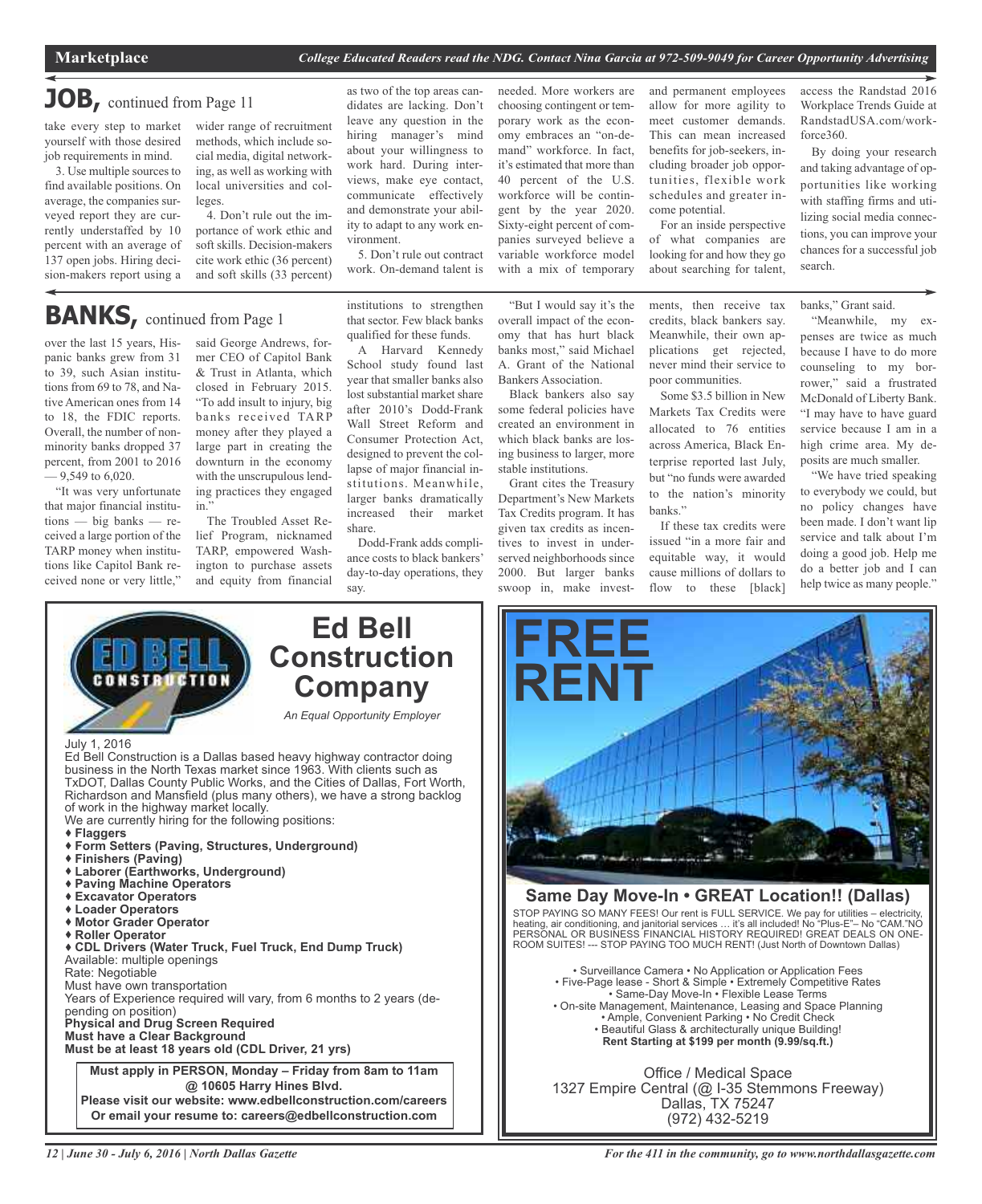## *On a quest for qualified candidates? Contact Nina Garcia at 972-509-9049* **Career Opportunity**

**Attention Suppliers of Goods, Services and Construction Review Competitive Opportunities at www.bidsync.com www.garlandpurchasing.com 972-205-2415**

**GARLAND** 

**DO YOU WANT AN EXCITING AND REWARDING CAREER?**

**PURSUE A CAREER AS A POLICE OFFICER OR FIREFIGHTER!**

• Competitive wages<br>• Array of benefits<br>• Education incentive pay<br>• ...and more

REGISTER ONLINE TO TAKE THE CITY OF IRVING'S NEXT CIVIL SERVICE ENTRANCE EXAM

*www.cityofirving.org*

# **Venturize empowers black business owners with new loan comparison tool**

By Freddie Allen **NNPA National News Editor** 

In an effort to level the playing field for Black-owned small businesses, the Opportunity Finance Network (OFN), recently launched a service that makes it easier to comparison shop for the best loans. Miti Sathe, the senior vice

president of Small Business Initiatives at OFN, said that small business owners can go to Venturize.org, answer a few questions like loan amount, age of business and personal credit score and, in less than 15 seconds, the calculator will generate a range of loan options.

Sathe said that OFN, a na-

# **FOURTH,** continued from Page <sup>10</sup>

sugary processed non-sense, and celebrate the U.S.A. with a twist. Try instead serving up a nice pitcher of homemade lemonade, something the kids and the grown-ups will enjoy. (Especially if the grown-ups can splash in a little adult beverage to spice up said lemonade.) Another American-inspired treat might be a pitcher of sweet tea. If you're really after that red aesthetic though, you could always try cherryade or strawberryade...there's less

food coloring and therefore less red-stained teeth and mouths.

**Serve your Apple Pie with a slice of Cheddar Cheese:** Declare independence from a melty messy this year by ditching the vanilla ice-cream and serving your favorite pie in the U.S.A. with a slight twist. Do you think Martha Washington served her Apple Pies with a side of high-fructose corn syrup? No. She served her Apple Pie with a big ole slice of Cheddar Cheese. I'm

**Experienced Print**

**& Web advertising**

**Indoor sales.**

12.00 to 15.00 per hour against commission. Candidate must have 3 years of Verifiable experience. Must be able to sell minority Media, Print & Web 25 to 30 hours weekly. Must be highly motivated and a Self-Starter.

**ONLY EXPERIENCED ADVERTISING CANDIDATE SHOULD APPLY.**

Send Resume to:

**Inquiries1909@ gmail.com**

Or leave message @ **972.432.5219**

tional network of community development financial institutions, wanted to create a tool similar to the travel website Expedia.com, but for small business lending.

Venturize.org features tutorials on borrowing, a loan application checklist and establishing credit for your business, but the service does not

telling you: it's the traditional way to eat apple pie, and you won't love it till you try it.

**Don't feel married to "Born in the U.S.A.":** The Fourth of July Playlist has been played, and played and played some more. We get it, Bruce, you were born in the U.S.A. This year, be independent, be free, and play whatever music you want. Play some Jazz, some Blues or some Grassroots: all American made and American proud. There's so much American music you can explore this Fourth of July, you

## **McCARTHY REQUESTS BIDS**

McCarthy requests bids for the "Tarrant Regional Water District Joint Cedar Creek Lake Pump Station and Intake Project " located in Trinidad, TX. Bids are due to McCarthy by July 13, 2016 at 3pm CST. Project consists of the following: Cast-inplace concrete wet well approximately 49' deep x 70' wide x 145' long, cast-in-place wingwalls, drilled shaft piers up to 42" diameter (140 each), bulkhead gates, excavation, dredging, dewatering and site-work. Bid documents are available for review at McCarthy's Building Connected online plan room. Please contact McCarthy for instructions on how to obtain documents. McCarthy is an Equal Opportunity Employer. **Submit bids to civilbidtex@mccarthy.com. Phone (972) 991-5500 – McCarthy Contact: Chuck Shive cshive@mccarthy.com.**

lend money or recommend loans.

Minorities own about 8million small businesses in the United States. *The Wall Street Journal* reported that, Blackowned businesses have received less than 2 percent of loan money furnished through the Small Business Administration.

might even encourage your guests to play their favorite American band or genre at your party this year--share the Aux cord and share the liberty.

**Owner Operators!** Home Daily, Benefits! CDL-A, 1Yr. Exp, Great Driving Record, Pneumatic Tank & End Dump. **sunsetlogistics.com** 817-589-1455 or 888-215-4285

*The City of Irving does not discriminate on the basis of race, sex, religion, age or disability in employment or the provision of services.*

**Statewide African American Press\Association is seeking a statewide sales representative.**

The Texas Publishers Association is seeking a statewide sales representative to

represent the overall sales objective for the organization. Individual must have a proven sales track record with local and regional sales strategies.

Also the individual must be:

- A self-starter
- Have excellent written and verbal communication skills
- A visionary
- Professional

• Have excellent organizational skills Previous advertising agency and direct sales experience a plus. Position is commission based.

Serious inquiries only. **Please email resume to inquiries1909@gmail.com or leave a message for the position at 972-432-5219.**

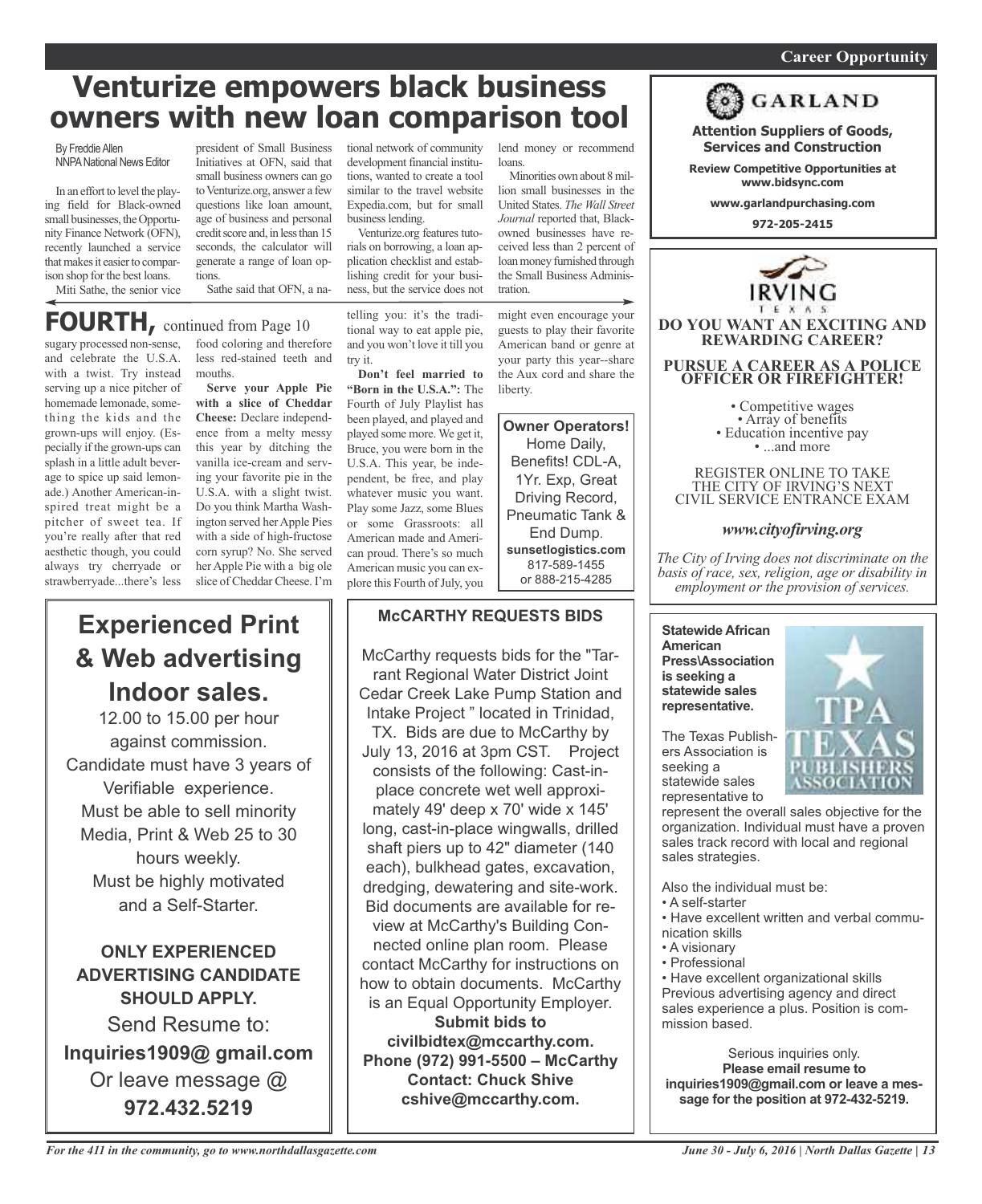## **BETHEL BIBLE FELLOWSHIP, CARROLLTON (A PLACE TO BELONG)**

#### **July 3, 9:45 a.m.**

You're invited to our Sunday Morning "Prayer and Meditation" followed by Morning Worship Service at 10 a.m. See what God is doing through and with us; you will be blessed.

## **July 3, 12 Noon**

How do you impact others? Join us Sunday at noon in Bible Study; Senior Pastor Woodson or Pastor Brenda Patterson will teach a series on "Design for Discipleship, Book 3 and Chapter 4."

Learn how to introduce others to Christ and make Him known to them; to help others know and grow in God's word; and to give others clarity and direction.

## **July 6, 7 p.m.**

Join us in Wednesday's Prayer and Bible Study Class with Senior Pastor Woodson and Pastor Brenda Patterson teaching a series on "Design for Discipleship, Book 3 and Chapter 4." Spiritual maturity is God's desire for you. It's Time to Grow; Ephesians 4:12 & 13.

Dr. Terrance Woodson, Senior Pastor 1944 E. Hebron Parkway Carrollton, TX 75007 972-492-4300 www.bethelbiblefellowship.org

## **CHRIST COMMUNITY CHURCH IN RICHARDSON**

 $\mathcal{L}_\text{max}$  , which is a set of the set of the set of the set of the set of the set of the set of the set of the set of the set of the set of the set of the set of the set of the set of the set of the set of the set of

**July 3, 10 a.m.** You're invited to join us for Sunday Worship Service as we praise and worship God for His blessings.

**July 6, 7 p.m.** Join us at 12 Noon with Rev. Viveca Potter teaching on the Word of God; come

back at 6:45 p.m. for Corporate Prayer and stay for Senior Pastor Autry at 7:30 p.m. teaching on the Word of God. Our youth will come for Food and Fellowship at 7 p.m. followed by Bible Study at 7:30 p.m.

Dr. Terrence Autry, Senior Pastor 701 Centennial 972-991-0200 Richardson, TX 75081 www.Christcommunityrichardson.org

## **FELLOWSHIP CHRISTIAN CENTER CHURCH IN ALLEN "THE SHIP"**

 $\mathcal{L}_\text{max}$  , which is a set of the set of the set of the set of the set of the set of the set of the set of the set of the set of the set of the set of the set of the set of the set of the set of the set of the set of

## **July 3, 8 a.m. Every 4th Sunday** Calling All Youth! Join our Hype Sunday Worship (first service only) on our main campus at 200 West Belmont Drive and be blessed; followed by our Sunday Worship Services at Bolin Elementary School in Allen, Texas 75002 and bring someone with you, you will be blessed.

**July 6, 12 p.m.**

Join us in our Wednesday's 12 Noon-Day Live, Prayer and Bible Study and/or our Wednesday Night Live, Prayer and Bible Study at 7 p.m. to learn more about God's Word at the Joycie Turner Fellowship Hall, 200 West Belmont Drive in Allen. Be encouraged by God's plan for your maturity and His glory; and most of all, be prepared to grow.

Dr. W. L. Stafford, Sr., Ed. D. Senior Pastor 5705 Cheyenne Drive at Bolin Elementary School in Allen 75002 for Sunday Morning Worship and the Admin. Building Address is 200 W. Belmont Drive Allen, TX 75013 972-359-9956 www.theship3c.org

## **INSPIRING BODY OF CHRIST CHURCH, Let's Go Fishing! MATTHEW 4:19**

 $\overline{\phantom{a}}$  , and the set of the set of the set of the set of the set of the set of the set of the set of the set of the set of the set of the set of the set of the set of the set of the set of the set of the set of the s

**July 3, 7:30 and/or 11:30 a.m.** You're invited this Sunday as we praise, worship, honor and magnify God's Holy name.

**July 6, 7 p.m.** Join us in Monday School as we grow in God's Word and learn what God has to say to us.

972-633-5511 www.mocop.org

 $\mathcal{L}_\text{max}$  , which is a set of the set of the set of the set of the set of the set of the set of the set of the set of the set of the set of the set of the set of the set of the set of the set of the set of the set of

**SHILOH MBC IN PLANO (WHERE COMMUNITY BECOMES FAMILY)**

**July 3, 8 a.m. and 11 a.m.** Please join us for Sunday Morning Worship Service and be blessed by God.

**July 6, 7 p.m.** You're invited to our Wednesday's Bible Study to learn more about God's Word. Come and be encouraged by God's plan for your maturity and growth;

Pastor Rickie Rush 7701 S Westmoreland Road Dallas, TX 75237 972-372-4262 www.Ibocchurch.org  $\mathcal{L}=\mathcal{L}^{\mathcal{L}}$  , where  $\mathcal{L}^{\mathcal{L}}$  , we have the set of the set of the set of the set of the set of the set of the set of the set of the set of the set of the set of the set of the set of the set of the set of

## **MT. OLIVE CHURCH OF PLANO (MOCOP)**

**July 3, 10 a.m.** Join us for Worship Service as we praise and worship God for His Honor and His glory; and don't forget to comeback at 7 p.m. for our Brazilian Church.

## **July 6, 7 p.m.**

You're invited to our Wednesday's Bible Study class; you will learn what God has to say to us. Come to be encouraged by God's plan for your spiritual growth and His glory.

Pastor Sam Fenceroy Senior Pastor and Pastor Gloria Fenceroy 300 Chisholm Place Plano, TX 75075

## Investors Liquidation Sale: **Laurel Land Cemetery Burial Plot For Sale (one space) Section # 3, Space # 15, Lot # 20**



Laurel Land Cemetery charges for cost of single Plot: \$3995.00 Discount Amount, if you act right away: <\$1745.00> (your savings) Your Cost: \$2250.00

> **Call Today! 972.432.5219** (leave message,if no answer)

## **Church Happenings www.NorthDallasGazette.com**

it's all for His glory and His honor.

Our church ministries offer opportunities for motivation and growth; join us and see.

## **July 10, 8 a.m. And 11 a.m.**

Join us for Friends & Family Day for Worship Services and fellowship as we give God all glory, honor and praise.

Dr. Isaiah Joshua, Jr. Senior Pastor 920 E. 14th Street Plano, TX 75074 972-423-6695 www.smbcplano.org



www.**IRSsafe**.com

NDG now has a "Special Advertising Package"for churches and non-profit organizations that need to let the community know about your Special Event.

## Opportunity You Can Measure...

## **Church Events**

- Church Anniversary
- Pastor's Anniversary
- Women's Day
- Men's Day

## **Non-Profit Org. Events**

- Fundraisers
- (Concerts)
- Special Events
- (Personal or Community)

# Special Rate \$199

(Black & White, per insertion) Ad size - 4.905"x 6"(Quarter Page, B&W) (NOTE: Color Ad \$75 extra per inserion) Production disclaimer - NDG ad meake-ready is not included in promotion. Layout/production of "copy ready"ad will be a nominal extra cost. E-mail ad copy to: Marketing@NorthDallasGazette.com or call our Marketing Department today! 972-509-9049

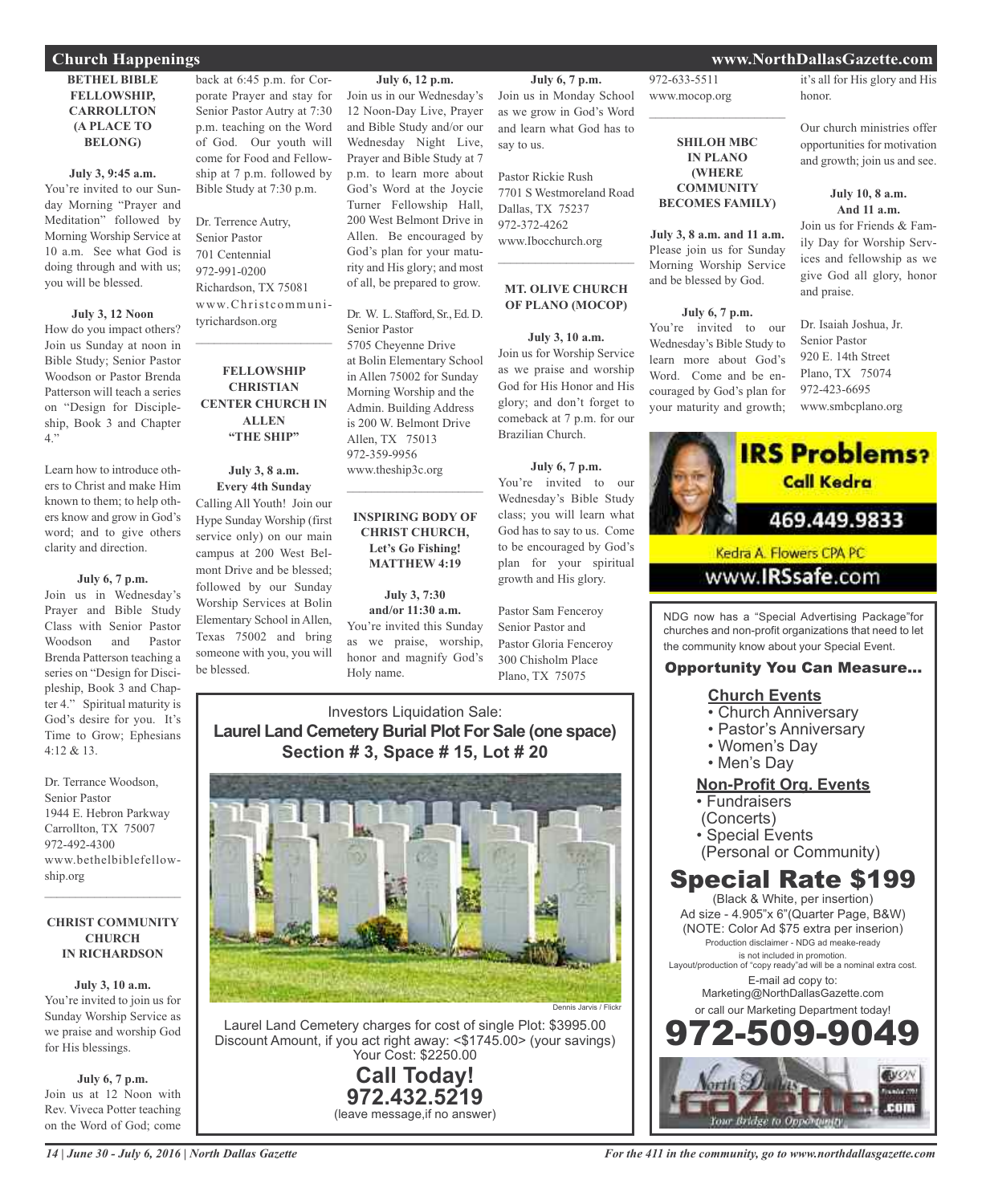# **Short stories and poetry**



*Send email to: businessoffice@ northdallasgazette.com to sign up for Sister Tarpley's weekly electronic newsletter.*

In The Valleys I Grow: Sometimes life seems hard to bear, full of trouble, sorrow and woe. It's then I have to remember, that its, "In The Valleys I Grow."

If I always stayed on the mountaintop and never experienced pain, I would never appreciate God's love and would be living in vain.

I do not always understand why things happen as they do, but I'm very sure of one thing, my Lord will see me through.

My little valleys are nothing when I picture Christ on the cross; He went through the valley of death, His victory is our gain and Satan's loss.

Forgive me Lord for complaining when I'm feeling so very low. Just give me a gentle reminder that

it's, "In The Valleys I ning. Grow."

Lord, continue to strengthen me and use my life each day, to share Your love with others and help them find their way.

Thank you for the valleys, Lord. For this one thing I know, the mountains are glorious, but, it's "In The Valleys I Grow." Anonymous.

"Remember that it's takes two mountains to make a valley; therefore, you've been blessed more than you've been in the valleys."

"Because": Just because no one has been fortunate enough to realize what a gold mine you are, doesn't mean you shine any less.

Just because no one has been smart enough to figure out that you can't be topped, doesn't stop you from being the best.

Just because no one has come along to share your life, doesn't mean that day isn't coming. Just because no one has made this race worthwhile doesn't give you permission to stop run-

North Dallas Gazette takes a moment to reflect on the past with

Just because no one has realized how much of an awesome man/woman you are, doesn't mean they can affect your masculinity/femininity.

Just because no one has shown up who can love you on your level doesn't mean you have to sink to theirs. Just because you deserve

the very best there is, doesn't mean that life is always fair.

Just because God is still preparing your Queen/King, doesn't mean that you're not already a King/Queen. Just because your situation doesn't seem to be progressing right now doesn't mean you need to change a thing.



*originally from Carrollton, Texas*



Keep shining, keep running, keep hoping, and keep praying, keep being exactly what you are already. Complete! Being a man/woman of God! --Bishop T. D. Jakes.

Heavenly Father, You knew me before I were in my mother's womb; You knew that I would be coming soon. Thank You Heavenly Father for all that You do. Thank You for bring me through.

Trials and tribulations come and tough times too, but all I have to do Heavenly Father is call on you. You kept a roof over my head and even a warm bed. If it wasn't for You; I would have been misled.

Thank You, Father for all that you do, Oh Lord, I'm learning to depend on You. Thank You for all that You've done; You gave your only Son.

You're everything to me, and I want You to know it; I'm going to work harder Lord, and I'm going to show it.

Thank you for all that you're going to do, Your Son is coming back for all of them and me too. (Job 1:21-22) --Bobby J. Tucker







Īsiah Joshua, Jr. Fustor

SMBC: A church Focused on Excellence while Teaching the Word. Preaching the Gospel, Reaching the World

Worship Times: 8 and 11 a.m. Sunday School: 9:45 a.m. Mid-week: Wednesday at 7:00 p.m. Youth Church: Every 3rd, 4th, and 5th Sunday at 10:45 a.m. AWANA: Wednesday at 6:30 p.m. Contact Information: 972-423-6695 www.smbcplano.org



*For the 411 in the community, go to www.northdallasgazette.com*